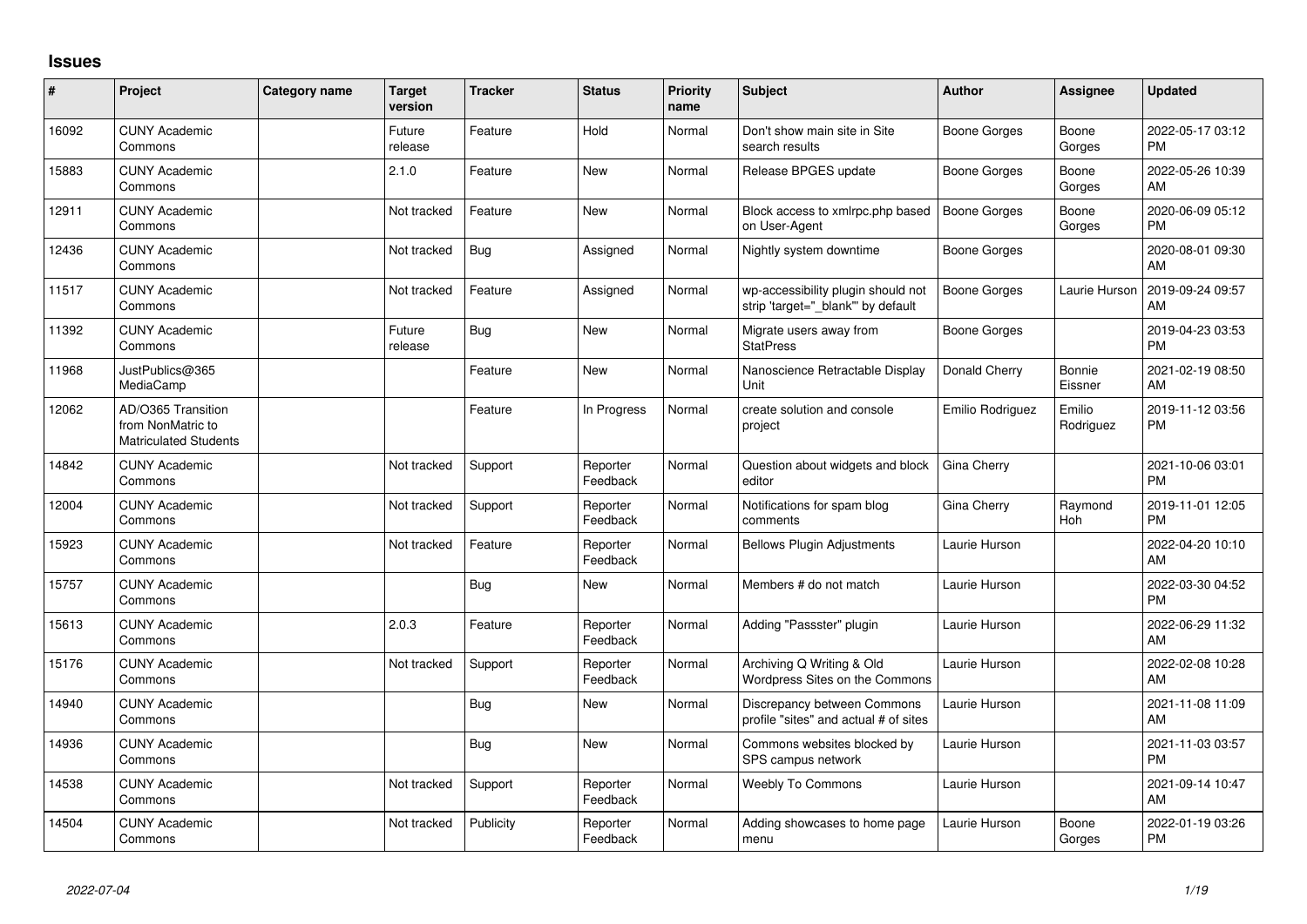| #     | Project                         | Category name | Target<br>version | <b>Tracker</b> | <b>Status</b>        | <b>Priority</b><br>name | <b>Subject</b>                                                               | <b>Author</b>   | <b>Assignee</b>    | <b>Updated</b>                |
|-------|---------------------------------|---------------|-------------------|----------------|----------------------|-------------------------|------------------------------------------------------------------------------|-----------------|--------------------|-------------------------------|
| 14475 | <b>CUNY Academic</b><br>Commons |               | Not tracked       | Publicity      | <b>New</b>           | Normal                  | OER Showcase Page                                                            | Laurie Hurson   | Laurie Hurson      | 2021-09-14 10:46<br>AM        |
| 12484 | <b>CUNY Academic</b><br>Commons |               | Not tracked       | Support        | Reporter<br>Feedback | Normal                  | Sign up Code for COIL Course<br>starting in March                            | Laurie Hurson   | Matt Gold          | 2020-03-02 02:26<br><b>PM</b> |
| 12328 | <b>CUNY Academic</b><br>Commons |               | Not tracked       | Support        | New                  | Normal                  | Sign up Code for Non-CUNY<br>Faculty                                         | Laurie Hurson   |                    | 2020-01-28 10:25<br>AM        |
| 11879 | <b>CUNY Academic</b><br>Commons |               | Not tracked       | <b>Bug</b>     | <b>New</b>           | Normal                  | Hypothesis comments appearing<br>on multiple, different pdfs across<br>blogs | Laurie Hurson   | Laurie Hurson      | 2019-09-19 02:39<br><b>PM</b> |
| 11131 | <b>CUNY Academic</b><br>Commons |               | Future<br>release | Feature        | Reporter<br>Feedback | Normal                  | Image Annotation Plugins                                                     | Laurie Hurson   |                    | 2019-02-26 11:33<br>AM        |
| 2612  | <b>CUNY Academic</b><br>Commons |               | Not tracked       | Publicity      | Assigned             | Normal                  | Pinterest site for the Commons                                               | local admin     | Sarah<br>Morgano   | 2016-03-04 11:19<br>AM        |
| 6644  | <b>CUNY Academic</b><br>Commons |               | Not tracked       | <b>Bug</b>     | Reporter<br>Feedback | High                    | White Screen at Login Pge                                                    | Luke Waltzer    | Raymond<br>Hoh     | 2016-11-21 10:34<br><b>PM</b> |
| 7828  | <b>CUNY Academic</b><br>Commons |               | Not tracked       | Feature        | Assigned             | Normal                  | Theme Assessment 2017                                                        | Margaret Galvan | Margaret<br>Galvan | 2017-05-02 10:41<br><b>PM</b> |
| 16110 | <b>CUNY Academic</b><br>Commons |               |                   | Support        | Reporter<br>Feedback | Normal                  | remove Creative Commons<br>license from pages?                               | Marilyn Weber   | Raymond<br>Hoh     | 2022-05-17 06:11<br><b>PM</b> |
| 16099 | <b>CUNY Academic</b><br>Commons |               |                   | Support        | Reporter<br>Feedback | Normal                  | request for Newsletter Glue                                                  | Marilyn Weber   |                    | 2022-05-13 12:14<br><b>PM</b> |
| 15816 | <b>CUNY Academic</b><br>Commons |               | Not tracked       | Support        | New                  | Normal                  | slow loading at SPS                                                          | Marilyn Weber   |                    | 2022-04-05 01:26<br><b>PM</b> |
| 15685 | <b>CUNY Academic</b><br>Commons |               |                   | Support        | <b>New</b>           | High                    | problem with chrome?                                                         | Marilyn Weber   |                    | 2022-04-25 03:40<br><b>PM</b> |
| 15655 | <b>CUNY Academic</b><br>Commons |               | 2.0.3             | Support        | Reporter<br>Feedback | Normal                  | Event Aggregator plugin?                                                     | Marilyn Weber   |                    | 2022-06-29 11:32<br>AM        |
| 15565 | <b>CUNY Academic</b><br>Commons |               |                   | Support        | <b>New</b>           | Normal                  | Events - send updates to an email<br>listserv                                | Marilyn Weber   |                    | 2022-03-10 01:06<br><b>PM</b> |
| 15370 | <b>CUNY Academic</b><br>Commons |               |                   | Support        | Reporter<br>Feedback | Normal                  | All-in-One Event Calendar?                                                   | Marilyn Weber   |                    | 2022-02-17 11:03<br>AM        |
| 15260 | <b>CUNY Academic</b><br>Commons |               |                   | Support        | Reporter<br>Feedback | Normal                  | Diacritical markings   European<br><b>Stages</b>                             | Marilyn Weber   |                    | 2022-02-04 08:16<br>AM        |
| 15169 | <b>CUNY Academic</b><br>Commons |               | 2.0.3             | Support        | Reporter<br>Feedback | Normal                  | new Prelude website zipfiles for<br>custom theme and other files.            | Marilyn Weber   |                    | 2022-06-29 11:32<br>AM        |
| 15045 | <b>CUNY Academic</b><br>Commons |               |                   | Support        | <b>New</b>           | Normal                  | no result for KCeL in the search<br>box on the commons                       | Marilyn Weber   |                    | 2021-12-10 11:29<br>AM        |
| 14900 | <b>CUNY Academic</b><br>Commons |               | Not tracked       | Support        | Reporter<br>Feedback | Normal                  | previous theme?                                                              | Marilyn Weber   |                    | 2021-10-25 10:31<br>AM        |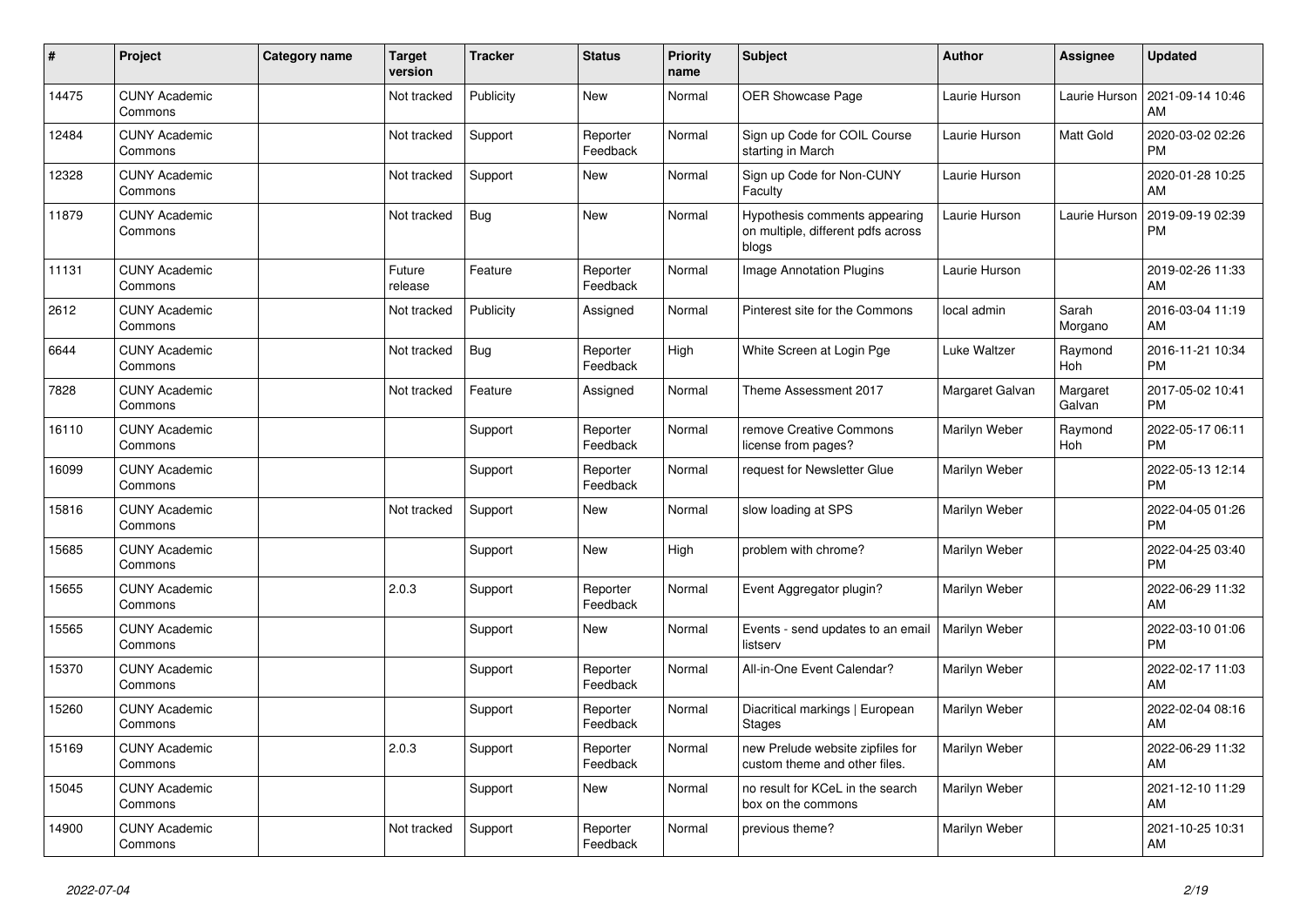| ∦     | Project                         | Category name | <b>Target</b><br>version | <b>Tracker</b> | <b>Status</b>        | <b>Priority</b><br>name | <b>Subject</b>                                                     | <b>Author</b>      | <b>Assignee</b> | <b>Updated</b>                |
|-------|---------------------------------|---------------|--------------------------|----------------|----------------------|-------------------------|--------------------------------------------------------------------|--------------------|-----------------|-------------------------------|
| 14784 | <b>CUNY Academic</b><br>Commons |               |                          | Support        | Reporter<br>Feedback | Normal                  | User report of logo problem when<br>using Customizer theme         | Marilyn Weber      |                 | 2021-09-17 10:25<br>AM        |
| 14398 | <b>CUNY Academic</b><br>Commons |               | Not tracked              | Support        | Reporter<br>Feedback | Normal                  | Events plug-in notification problem                                | Marilyn Weber      |                 | 2021-05-11 11:21<br>AM        |
| 13912 | <b>CUNY Academic</b><br>Commons |               | Not tracked              | Feature        | Hold                 | Low                     | posting "missed schedule"                                          | Marilyn Weber      |                 | 2021-02-23 10:46<br>AM        |
| 13286 | <b>CUNY Academic</b><br>Commons |               | Not tracked              | Support        | <b>New</b>           | Normal                  | problem connecting with<br>WordPress app                           | Marilyn Weber      | Raymond<br>Hoh  | 2020-09-08 11:16<br>AM        |
| 13255 | <b>CUNY Academic</b><br>Commons |               | Not tracked              | Support        | Reporter<br>Feedback | Normal                  | Accessibility problems                                             | Marilyn Weber      |                 | 2020-09-01 05:48<br><b>PM</b> |
| 13034 | <b>CUNY Academic</b><br>Commons |               | Not tracked              | Support        | Reporter<br>Feedback | Normal                  | a site is asking people to join the<br>Commons to get a download   | Marilyn Weber      |                 | 2020-07-12 07:23<br><b>AM</b> |
| 12352 | <b>CUNY Academic</b><br>Commons |               | Not tracked              | Support        | New                  | Normal                  | "posts list" page builder block<br>option                          | Marilyn Weber      |                 | 2020-02-03 01:29<br><b>PM</b> |
| 11848 | <b>CUNY Academic</b><br>Commons |               | Not tracked              | Support        | Hold                 | Normal                  | a Dean of Faculty wants to share<br>a large file                   | Marilyn Weber      |                 | 2019-09-24 08:44<br>AM        |
| 11787 | <b>CUNY Academic</b><br>Commons |               | Not tracked              | Support        | Reporter<br>Feedback | Normal                  | automated comments notifications<br>on ZenDesk                     | Marilyn Weber      |                 | 2019-08-26 06:18<br><b>PM</b> |
| 11771 | <b>CUNY Academic</b><br>Commons |               | Not tracked              | Support        | Reporter<br>Feedback | Normal                  | post displays in sections                                          | Marilyn Weber      |                 | 2019-08-20 10:34<br>AM        |
| 11519 | <b>CUNY Academic</b><br>Commons |               | Not tracked              | Support        | Assigned             | Normal                  | comment option not appearing                                       | Marilyn Weber      |                 | 2019-09-24 10:28<br>AM        |
| 11509 | <b>CUNY Academic</b><br>Commons |               | Not tracked              | Support        | Reporter<br>Feedback | Normal                  | deleted Page causing a Menu<br>problem?                            | Marilyn Weber      |                 | 2019-06-04 09:54<br>AM        |
| 11149 | <b>CUNY Academic</b><br>Commons |               | Not tracked              | Support        | Reporter<br>Feedback | Normal                  | comments getting blocked                                           | Marilyn Weber      | Raymond<br>Hoh  | 2019-03-26 11:40<br>AM        |
| 10657 | <b>CUNY Academic</b><br>Commons |               | Not tracked              | Support        | Reporter<br>Feedback | Normal                  | child theme problems                                               | Marilyn Weber      |                 | 2018-11-08 01:19<br><b>PM</b> |
| 9207  | <b>CUNY Academic</b><br>Commons |               | Future<br>release        | Support        | Reporter<br>Feedback | Normal                  | display dashboards made in<br>Tableau?                             | Marilyn Weber      | Boone<br>Gorges | 2018-04-10 10:42<br>AM        |
| 8607  | <b>CUNY Academic</b><br>Commons |               | Not tracked              | Support        | New                  | Normal                  | Paypal?                                                            | Marilyn Weber      | Matt Gold       | 2018-05-15 01:37<br><b>PM</b> |
| 2577  | <b>NYCDH Community</b><br>Site  |               |                          | Feature        | Assigned             | Low                     | Investigate Potential to Add Links<br>to the Forum                 | <b>Mark Newton</b> | Alex Gil        | 2013-05-16 09:40<br><b>PM</b> |
| 2576  | NYCDH Community<br>Site         |               |                          | <b>Bug</b>     | Hold                 | Low                     | Test Next Button in Javascript<br><b>Tutorial Under Activities</b> | <b>Mark Newton</b> | Alex Gil        | 2013-05-18 02:55<br><b>PM</b> |
| 2574  | <b>NYCDH Community</b><br>Site  |               |                          | Feature        | Assigned             | Normal                  | Add Way to Upload Files to<br>Groups                               | Mark Newton        | Raymond<br>Hoh  | 2013-05-18 07:46<br>PM        |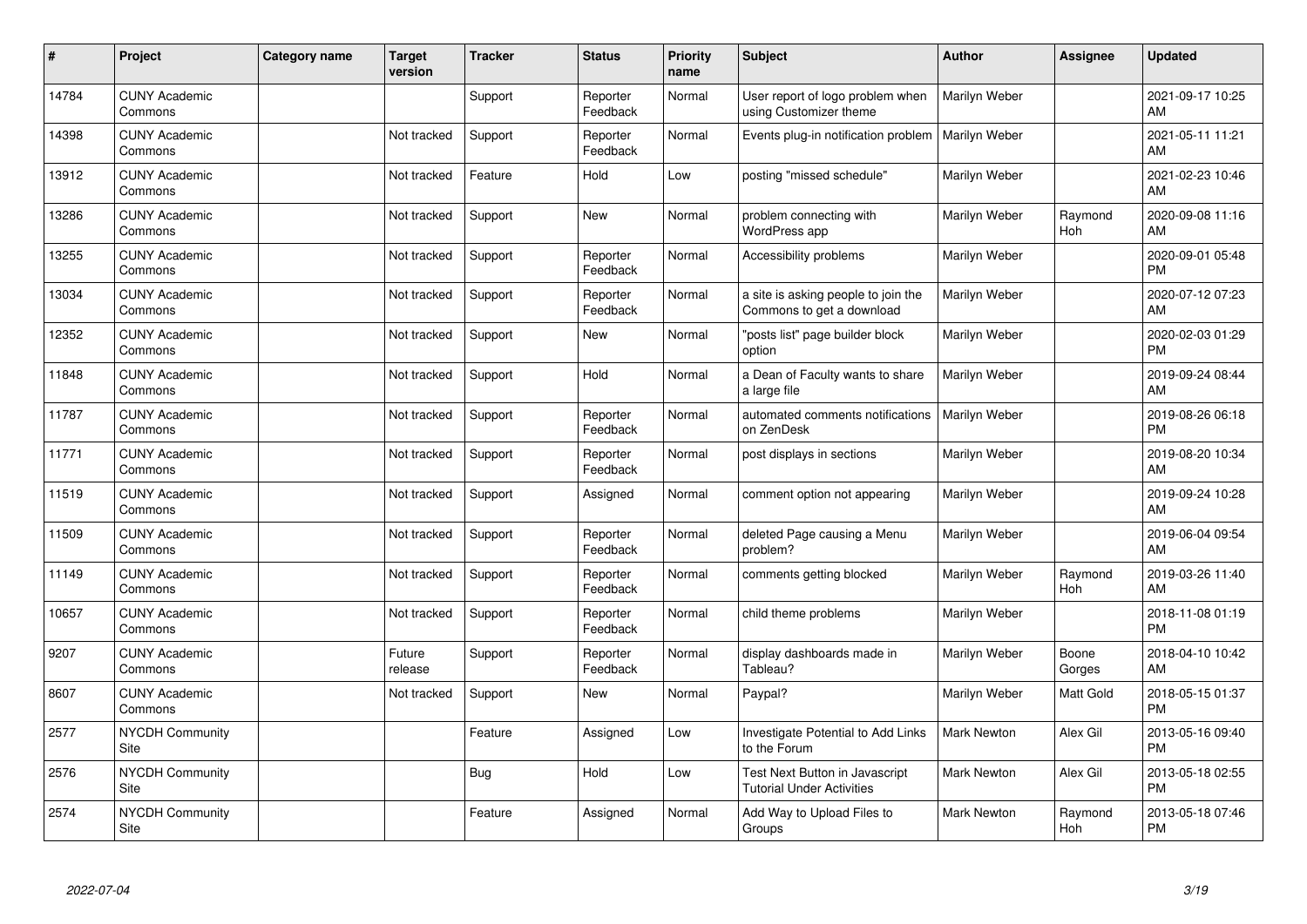| $\vert$ # | Project                         | <b>Category name</b> | <b>Target</b><br>version | <b>Tracker</b> | <b>Status</b>        | <b>Priority</b><br>name | <b>Subject</b>                                                                                                                               | <b>Author</b>           | Assignee            | <b>Updated</b>                |
|-----------|---------------------------------|----------------------|--------------------------|----------------|----------------------|-------------------------|----------------------------------------------------------------------------------------------------------------------------------------------|-------------------------|---------------------|-------------------------------|
| 2573      | NYCDH Community<br>Site         |                      |                          | Feature        | Reporter<br>Feedback | Normal                  | Add dh nyc twitter list feed to site                                                                                                         | <b>Mark Newton</b>      | Matt Gold           | 2013-05-16 11:42<br><b>PM</b> |
| 2571      | NYCDH Community<br>Site         |                      |                          | Feature        | Assigned             | Normal                  | Add Google custom search box to<br>homepage                                                                                                  | Mark Newton             | Raymond<br>Hoh      | 2013-05-18 07:49<br><b>PM</b> |
| 10678     | <b>CUNY Academic</b><br>Commons |                      | Not tracked              | Bug            | Reporter<br>Feedback | High                    | Newsletter Plugin Not Sending<br><b>Out Newsletters</b>                                                                                      | Mark Webb               | Boone<br>Gorges     | 2019-09-16 09:38<br><b>PM</b> |
| 10262     | <b>CUNY Academic</b><br>Commons |                      | Not tracked              | <b>Bug</b>     | Reporter<br>Feedback | Normal                  | Newsletter Plugin: Broken Image<br>at Bottom of All Newsletters                                                                              | Mark Webb               | Raymond<br>Hoh      | 2018-08-30 05:17<br><b>PM</b> |
| 16307     | <b>CUNY Academic</b><br>Commons |                      |                          | <b>Bug</b>     | <b>New</b>           | Normal                  | Add brief messaging to<br>accept/decline group membership<br>requests                                                                        | <b>Matt Gold</b>        | Boone<br>Gorges     | 2022-06-27 06:13<br><b>PM</b> |
| 13949     | <b>CUNY Academic</b><br>Commons |                      | Not tracked              | Bug            | <b>New</b>           | Normal                  | Continued debugging of runaway<br>MvSQL connections                                                                                          | <b>Matt Gold</b>        | Boone<br>Gorges     | 2021-09-14 10:42<br>AM        |
| 8992      | <b>NYCDH Community</b><br>Site  |                      |                          | Bug            | Assigned             | Normal                  | Multiple RBE error reports                                                                                                                   | <b>Matt Gold</b>        | Raymond<br>Hoh      | 2017-12-11 05:43<br><b>PM</b> |
| 8837      | <b>CUNY Academic</b><br>Commons |                      | Not tracked              | Feature        | Assigned             | Normal                  | Create a form to request info from<br>people requesting premium<br>themes and plugins                                                        | <b>Matt Gold</b>        | Marilyn<br>Weber    | 2017-11-14 03:35<br><b>PM</b> |
| 4235      | <b>CUNY Academic</b><br>Commons |                      | Not tracked              | Design/UX      | Assigned             | Normal                  | Explore user experience around<br>comments on forum topics vs docs                                                                           | Matt Gold               | Samantha<br>Raddatz | 2015-07-21 10:23<br>AM        |
| 2618      | <b>NYCDH Community</b><br>Site  |                      |                          | <b>Bug</b>     | Assigned             | Low                     | Mark blogs as spam when created<br>by users marked as spam                                                                                   | Matt Gold               | Boone<br>Gorges     | 2013-06-09 11:38<br><b>PM</b> |
| 9908      | <b>CUNY Academic</b><br>Commons |                      | Not tracked              | Feature        | <b>New</b>           | Normal                  | Is it possible to send email<br>updates to users (or an email<br>address not on the list) for only a<br>single page AFTER being<br>prompted? | <b>Michael Shields</b>  | scott voth          | 2018-06-11 01:34<br><b>PM</b> |
| 6665      | <b>CUNY Academic</b><br>Commons |                      | Not tracked              | Publicity      | <b>New</b>           | Normal                  | Dead Link in 1.10 announcement<br>post                                                                                                       | Paige Dupont            | Stephen Real        | 2016-12-01 03:11<br><b>PM</b> |
| 16294     | <b>CUNY Academic</b><br>Commons |                      |                          | Bug            | <b>New</b>           | Urgent                  | CAC is down                                                                                                                                  | Raffi<br>Khatchadourian |                     | 2022-06-27 02:00<br><b>PM</b> |
| 16290     | <b>CUNY Academic</b><br>Commons |                      |                          | Feature        | Reporter<br>Feedback | Normal                  | Add Table Of Contents Block<br>plug-in                                                                                                       | Raffi<br>Khatchadourian |                     | 2022-06-24 10:26<br>AM        |
| 14792     | <b>CUNY Academic</b><br>Commons |                      |                          | Bug            | <b>New</b>           | Normal                  | Inconsistent email notifications<br>from gravity forms                                                                                       | Raffi<br>Khatchadourian |                     | 2021-10-04 01:50<br><b>PM</b> |
| 5298      | <b>CUNY Academic</b><br>Commons |                      | Not tracked              | Publicity      | <b>New</b>           | Normal                  | Survey Pop-Up Text                                                                                                                           | Samantha Raddatz        | Samantha<br>Raddatz | 2016-03-22 12:27<br><b>PM</b> |
| 14394     | <b>CUNY Academic</b><br>Commons |                      | Not tracked              | Feature        | <b>New</b>           | Normal                  | Commons News Site - redesign                                                                                                                 | scott voth              | scott voth          | 2021-09-14 10:46<br>AM        |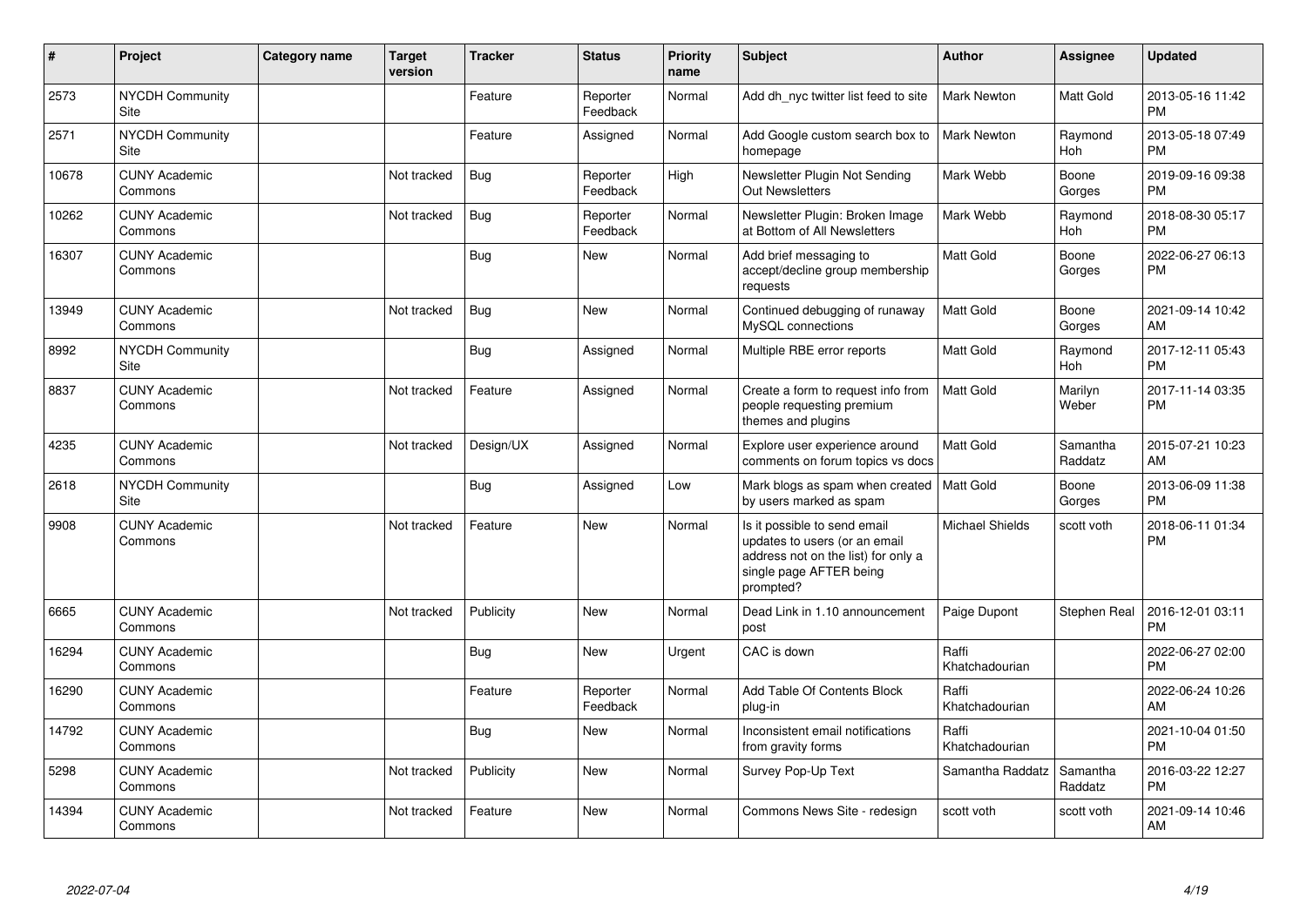| #     | <b>Project</b>                  | <b>Category name</b> | <b>Target</b><br>version | <b>Tracker</b> | <b>Status</b>        | <b>Priority</b><br>name | <b>Subject</b>                                                                             | <b>Author</b>        | Assignee            | <b>Updated</b>                |
|-------|---------------------------------|----------------------|--------------------------|----------------|----------------------|-------------------------|--------------------------------------------------------------------------------------------|----------------------|---------------------|-------------------------------|
| 11393 | <b>CUNY Academic</b><br>Commons |                      | Not tracked              | Publicity      | <b>New</b>           | Normal                  | After 1.15 release, ceate a hero<br>slide and post about adding a site<br>to a group       | scott voth           | Patrick<br>Sweeney  | 2019-05-14 10:32<br>AM        |
| 10368 | <b>CUNY Academic</b><br>Commons |                      | Future<br>release        | Feature        | Assigned             | Normal                  | Use ORCID data to populate<br>academic profile page                                        | Stephen Francoeur    | Boone<br>Gorges     | 2018-09-25 01:53<br><b>PM</b> |
| 16318 | <b>CUNY Academic</b><br>Commons |                      |                          | Bug            | <b>New</b>           | Normal                  | Unable to Access block editor or<br>embed YouTube videos in new<br>pages, in one site only | <b>Syelle Graves</b> |                     | 2022-07-01 06:53<br><b>PM</b> |
| 14629 | <b>CUNY Academic</b><br>Commons |                      | Not tracked              | Bug            | Reporter<br>Feedback | Normal                  | Possible Post Order Bug?                                                                   | <b>Syelle Graves</b> |                     | 2021-09-14 10:47<br>AM        |
| 12198 | <b>CUNY Academic</b><br>Commons |                      | Not tracked              | Bug            | Reporter<br>Feedback | Normal                  | Duplicate listing in My Sites                                                              | Tom Harbison         |                     | 2019-12-09 05:50<br><b>PM</b> |
| 2666  | <b>CUNY Academic</b><br>Commons | About page           | Not tracked              | Documentation  | Assigned             | Normal                  | <b>Update About Text</b>                                                                   | Chris Stein          | Luke Waltzer        | 2016-03-04 11:19<br>AM        |
| 10839 | <b>CUNY Academic</b><br>Commons | About page           | Not tracked              | Support        | <b>New</b>           | Normal                  | <b>Mission Statement Needs</b><br>Revision                                                 | scott voth           | <b>Matt Gold</b>    | 2018-12-26 10:58<br>AM        |
| 8901  | <b>CUNY Academic</b><br>Commons | Accessibility        | Future<br>release        | Feature        | Assigned             | Normal                  | Theme analysis for accessibility                                                           | Matt Gold            | Boone<br>Gorges     | 2022-04-26 11:59<br>AM        |
| 8900  | <b>CUNY Academic</b><br>Commons | Accessibility        | Future<br>release        | Feature        | Assigned             | Normal                  | Look into tools to enforce<br>accessibility in WP environment                              | Matt Gold            | Boone<br>Gorges     | 2022-04-26 11:59<br>AM        |
| 1460  | <b>CUNY Academic</b><br>Commons | Analytics            | Future<br>release        | Feature        | Assigned             | Normal                  | <b>Update System Report</b>                                                                | <b>Brian Foote</b>   | Boone<br>Gorges     | 2015-11-09 06:13<br><b>PM</b> |
| 15210 | <b>CUNY Academic</b><br>Commons | Analytics            | Not tracked              | Design/UX      | <b>New</b>           | Normal                  | Google Analytics improvements                                                              | Colin McDonald       | Boone<br>Gorges     | 2022-05-24 10:47<br>AM        |
| 5581  | <b>CUNY Academic</b><br>Commons | Analytics            | Future<br>release        | Feature        | Assigned             | Normal                  | <b>Explore alternatives to Google</b><br>Analytics                                         | <b>Matt Gold</b>     | Valerie<br>Townsend | 2020-04-17 03:12<br><b>PM</b> |
| 4070  | <b>CUNY Academic</b><br>Commons | Analytics            | Not tracked              | Support        | Assigned             | Normal                  | Request for JITP site analytics                                                            | Matt Gold            | Seth Persons        | 2016-02-23 03:09<br><b>PM</b> |
| 4972  | <b>CUNY Academic</b><br>Commons | Analytics            | Not tracked              | <b>Bug</b>     | <b>New</b>           | Normal                  | <b>Newsletter Analytics</b>                                                                | Stephen Real         | Matt Gold           | 2015-12-09 12:54<br><b>PM</b> |
| 5679  | <b>CUNY Academic</b><br>Commons | Analytics            | Not tracked              | Feature        | <b>New</b>           | Normal                  | Logged In Users for GA                                                                     | Valerie Townsend     | Valerie<br>Townsend | 2016-06-11 09:49<br>AM        |
| 7022  | <b>CUNY Academic</b><br>Commons | Announcements        | Future<br>release        | <b>Bug</b>     | <b>New</b>           | Normal                  | Sitewide announcements should<br>be displayed on, and dismissable<br>from, mapped domains  | Boone Gorges         | Boone<br>Gorges     | 2018-03-22 10:18<br>AM        |
| 9720  | <b>CUNY Academic</b><br>Commons | Authentication       | Future<br>release        | Feature        | <b>New</b>           | Normal                  | The Commons should be an<br>oAuth provider                                                 | Boone Gorges         |                     | 2019-03-01 02:04<br><b>PM</b> |
| 4635  | <b>CUNY Academic</b><br>Commons | Authentication       | Future<br>release        | Feature        | <b>New</b>           | Normal                  | Allow non-WP authentication                                                                | Boone Gorges         | Sonja Leix          | 2019-03-01 02:05<br>PM        |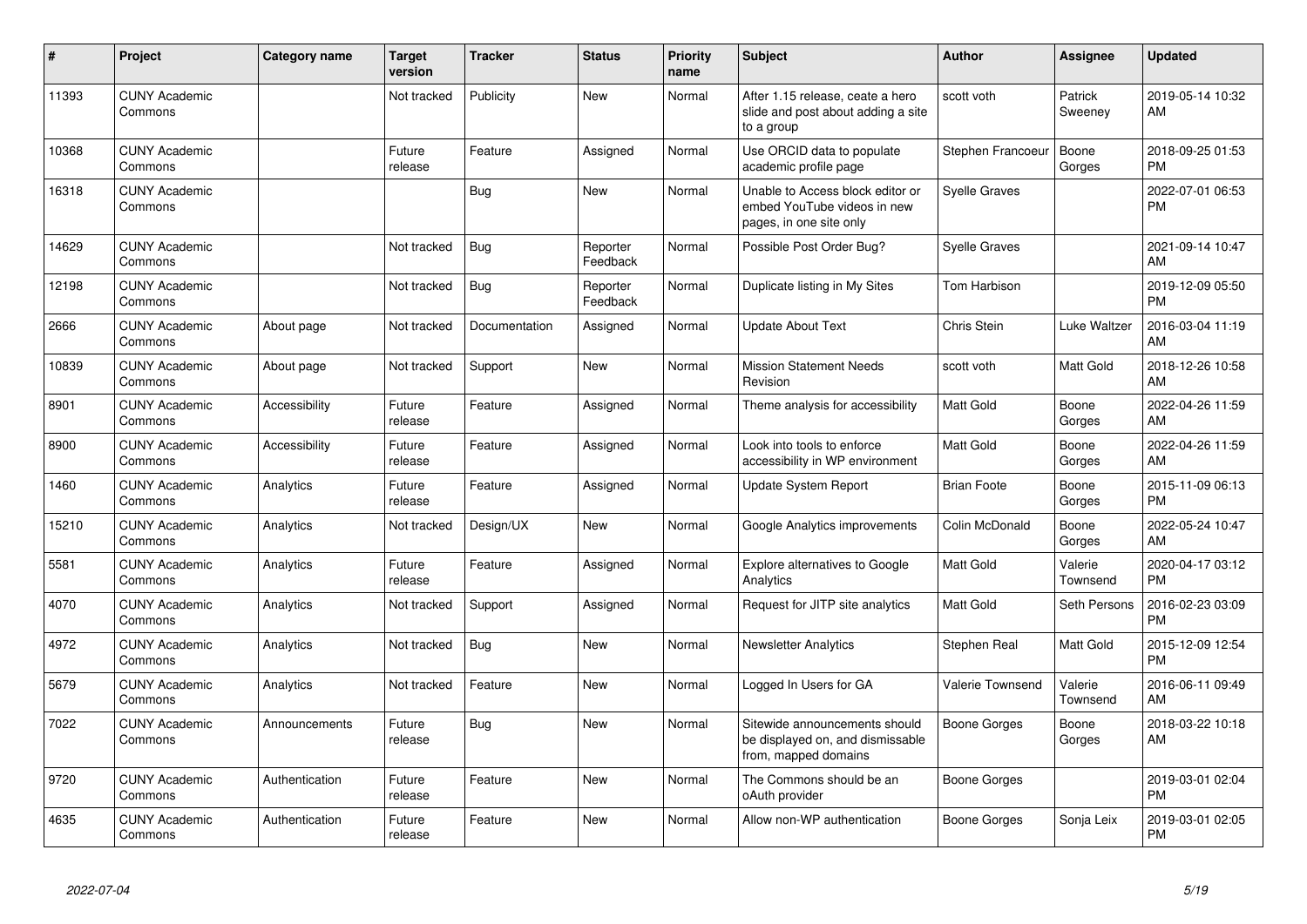| #     | Project                         | <b>Category name</b>      | Target<br>version | <b>Tracker</b> | <b>Status</b>        | <b>Priority</b><br>name | <b>Subject</b>                                                    | <b>Author</b>       | Assignee            | <b>Updated</b>                |
|-------|---------------------------------|---------------------------|-------------------|----------------|----------------------|-------------------------|-------------------------------------------------------------------|---------------------|---------------------|-------------------------------|
| 8835  | <b>CUNY Academic</b><br>Commons | Blogs (BuddyPress)        | Future<br>release | Feature        | New                  | Normal                  | Extend cuny.is shortlinks to sites                                | Luke Waltzer        | Boone<br>Gorges     | 2022-04-26 11:59<br>AM        |
| 6078  | <b>CUNY Academic</b><br>Commons | <b>Blogs (BuddyPress)</b> | Future<br>release | Feature        | <b>New</b>           | Normal                  | Explore Adding Network Blog<br>Metadata Plugin                    | Luke Waltzer        | Luke Waltzer        | 2016-10-11 10:29<br><b>PM</b> |
| 12350 | <b>CUNY Academic</b><br>Commons | Blogs (BuddyPress)        | Not tracked       | Support        | Reporter<br>Feedback | Normal                  | URL creation problem                                              | Marilyn Weber       |                     | 2020-02-03 11:27<br>AM        |
| 8836  | <b>CUNY Academic</b><br>Commons | <b>Blogs (BuddyPress)</b> | Future<br>release | Feature        | Assigned             | Normal                  | Redesign site launch process                                      | Matt Gold           | Boone<br>Gorges     | 2019-10-03 02:49<br><b>PM</b> |
| 5691  | <b>CUNY Academic</b><br>Commons | <b>Blogs (BuddyPress)</b> | Future<br>release | Bug            | Assigned             | High                    | Differing numbers on Sites display                                | <b>Matt Gold</b>    | Raymond<br>Hoh      | 2016-06-13 01:37<br><b>PM</b> |
| 1423  | <b>CUNY Academic</b><br>Commons | BuddyPress (misc)         | Future<br>release | Feature        | Assigned             | Low                     | Show an avatar for pingback<br>comment activity items             | Boone Gorges        | <b>Tahir Butt</b>   | 2016-10-24 12:03<br><b>PM</b> |
| 2325  | <b>CUNY Academic</b><br>Commons | BuddyPress (misc)         | Future<br>release | Feature        | Assigned             | Low                     | Profile should have separate fields<br>for first/last names       | local admin         | Boone<br>Gorges     | 2015-11-09 06:09<br><b>PM</b> |
| 7624  | <b>CUNY Academic</b><br>Commons | BuddyPress (misc)         | Future<br>release | Design/UX      | <b>New</b>           | Normal                  | <b>BP</b> Notifications                                           | Luke Waltzer        | Paige Dupont        | 2017-02-08 10:43<br><b>PM</b> |
| 635   | <b>CUNY Academic</b><br>Commons | BuddyPress (misc)         | Future<br>release | Feature        | Assigned             | Normal                  | Big Blue Button -<br>Videoconferencing in Groups and<br>Blogs     | Matt Gold           | Boone<br>Gorges     | 2011-03-14 03:24<br><b>PM</b> |
| 599   | <b>CUNY Academic</b><br>Commons | BuddyPress (misc)         | Future<br>release | Feature        | Assigned             | Normal                  | Consider adding rating plugins for<br><b>BuddyPress/BBPress</b>   | <b>Matt Gold</b>    | Boone<br>Gorges     | 2011-08-22 06:50<br><b>PM</b> |
| 554   | <b>CUNY Academic</b><br>Commons | BuddyPress (misc)         | Future<br>release | Feature        | Assigned             | Normal                  | Add Trackback notifications to<br>site-wide activity feed         | Matt Gold           | Boone<br>Gorges     | 2015-11-09 06:19<br><b>PM</b> |
| 500   | <b>CUNY Academic</b><br>Commons | BuddyPress (misc)         | Future<br>release | Feature        | Assigned             | Normal                  | <b>Export Group Data</b>                                          | Matt Gold           | Boone<br>Gorges     | 2010-12-19 12:09<br><b>PM</b> |
| 435   | <b>CUNY Academic</b><br>Commons | BuddyPress (misc)         | Future<br>release | Feature        | Assigned             | Normal                  | Include Avatar Images in Forum<br><b>Post Notification Emails</b> | <b>Matt Gold</b>    | Boone<br>Gorges     | 2010-12-08 12:40<br><b>PM</b> |
| 377   | <b>CUNY Academic</b><br>Commons | BuddyPress (misc)         | Future<br>release | Feature        | Assigned             | Normal                  | Like buttons                                                      | Matt Gold           | Boone<br>Gorges     | 2010-11-16 05:13<br><b>PM</b> |
| 310   | <b>CUNY Academic</b><br>Commons | BuddyPress (misc)         | Future<br>release | Feature        | Assigned             | Low                     | <b>Friend Request Email</b>                                       | <b>Matt Gold</b>    | Samantha<br>Raddatz | 2015-11-09 05:08<br><b>PM</b> |
| 11243 | <b>CUNY Academic</b><br>Commons | BuddyPress (misc)         | Future<br>release | <b>Bug</b>     | New                  | Normal                  | Audit bp-custom.php                                               | Raymond Hoh         | Raymond<br>Hoh      | 2022-04-26 11:59<br>AM        |
| 58    | <b>CUNY Academic</b><br>Commons | BuddyPress (misc)         | Future<br>release | Feature        | Assigned             | Low                     | Make member search sortable by<br>last name                       | Roberta Brody       | Boone<br>Gorges     | 2010-08-26 02:38<br><b>PM</b> |
| 1744  | <b>CUNY Academic</b><br>Commons | <b>BuddyPress Docs</b>    | Future<br>release | Feature        | Assigned             | Normal                  | Spreadsheet-style Docs                                            | <b>Boone Gorges</b> | Boone<br>Gorges     | 2015-11-09 06:13<br><b>PM</b> |
| 1422  | <b>CUNY Academic</b><br>Commons | <b>BuddyPress Docs</b>    | Future<br>release | Feature        | Assigned             | Normal                  | Make "created Doc" activity icons<br>non-mini                     | Boone Gorges        | Boone<br>Gorges     | 2015-11-09 05:48<br><b>PM</b> |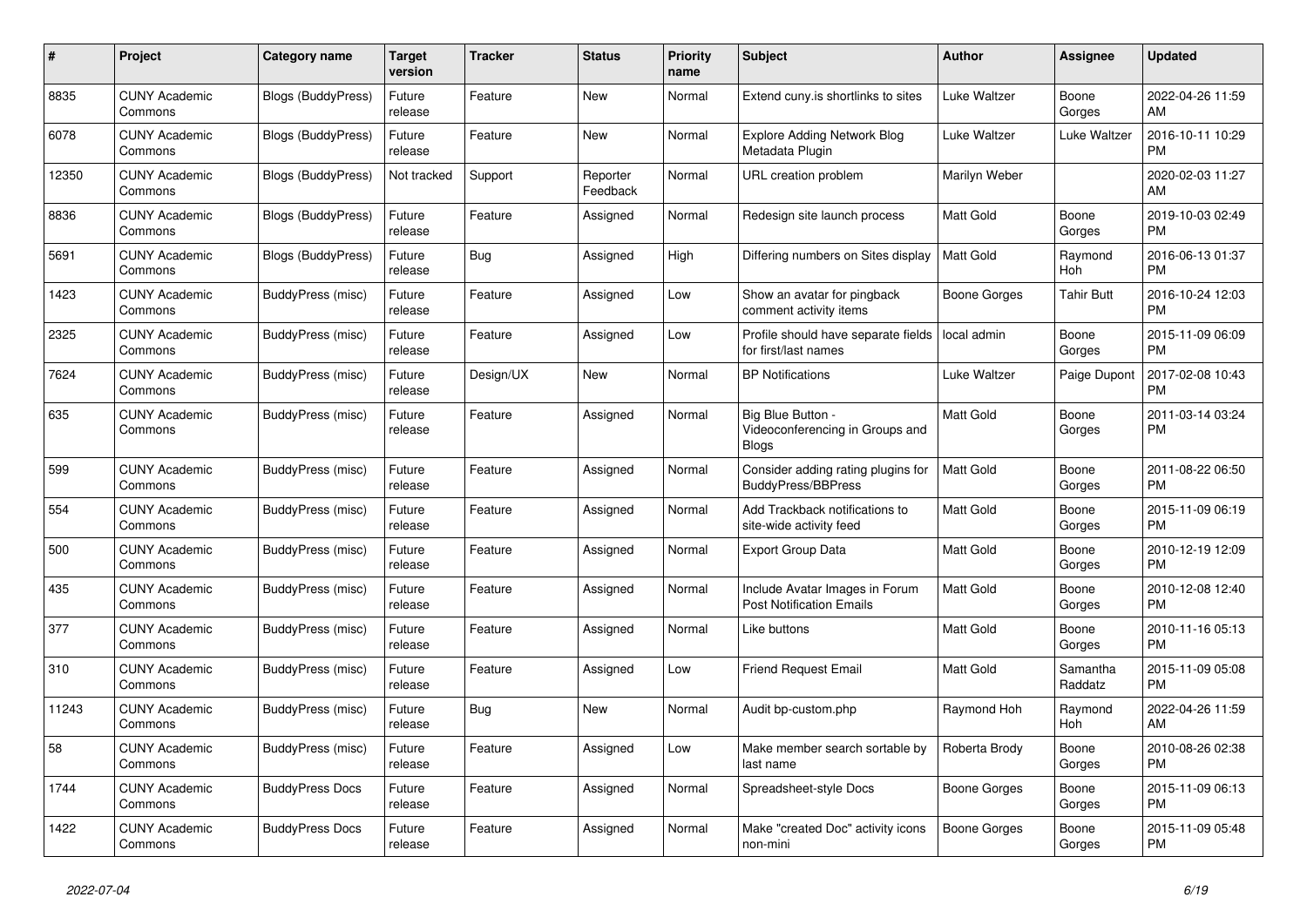| $\#$  | Project                         | <b>Category name</b>   | <b>Target</b><br>version | <b>Tracker</b> | <b>Status</b>        | Priority<br>name | <b>Subject</b>                                                   | <b>Author</b>           | <b>Assignee</b>     | <b>Updated</b>                |
|-------|---------------------------------|------------------------|--------------------------|----------------|----------------------|------------------|------------------------------------------------------------------|-------------------------|---------------------|-------------------------------|
| 1417  | <b>CUNY Academic</b><br>Commons | <b>BuddyPress Docs</b> | Future<br>release        | Feature        | Assigned             | Low              | <b>Bulk actions for BuddyPress Docs</b>                          | <b>Boone Gorges</b>     | Boone<br>Gorges     | 2016-10-17 10:41<br><b>PM</b> |
| 618   | <b>CUNY Academic</b><br>Commons | <b>BuddyPress Docs</b> | Future<br>release        | Feature        | Assigned             | Normal           | <b>BuddyPress Docs: export formats</b>                           | Boone Gorges            | Boone<br>Gorges     | 2015-11-09 05:38<br><b>PM</b> |
| 6389  | <b>CUNY Academic</b><br>Commons | <b>BuddyPress Docs</b> | Future<br>release        | Feature        | <b>New</b>           | Low              | Make Discussion Area Visible<br>When Editing a Doc               | Luke Waltzer            | Boone<br>Gorges     | 2016-10-21 04:16<br><b>PM</b> |
| 2523  | <b>CUNY Academic</b><br>Commons | <b>BuddyPress Docs</b> | Future<br>release        | Feature        | Assigned             | Normal           | Allow Users to Upload Images to<br><b>BP</b> Docs                | <b>Matt Gold</b>        | Boone<br>Gorges     | 2015-11-09 06:14<br><b>PM</b> |
| 4226  | <b>CUNY Academic</b><br>Commons | <b>BuddyPress Docs</b> | Future<br>release        | Design/UX      | <b>New</b>           | Normal           | Add option to connect a Doc with<br>a Group                      | Samantha Raddatz        | Samantha<br>Raddatz | 2015-09-09 04:08<br><b>PM</b> |
| 519   | <b>CUNY Academic</b><br>Commons | <b>BuddyPress Docs</b> | Future<br>release        | Feature        | Assigned             | Low              | TOC for individual docs - for new<br>BP "wiki-like" plugin       | scott voth              | Boone<br>Gorges     | 2015-11-09 05:54<br><b>PM</b> |
| 13466 | <b>CUNY Academic</b><br>Commons | Cavalcade              | Future<br>release        | Feature        | <b>New</b>           | Normal           | Automated cleanup for duplicate<br>Cavalcade tasks               | Boone Gorges            | Boone<br>Gorges     | 2020-10-13 05:24<br><b>PM</b> |
| 14994 | <b>CUNY Academic</b><br>Commons | cdev.gc.cuny.edu       | Not tracked              | Support        | In Progress          | Normal           | Clear Cache on CDEV                                              | scott voth              | Raymond<br>Hoh      | 2021-12-07 03:51<br><b>PM</b> |
| 9060  | <b>CUNY Academic</b><br>Commons | Commons In A Box       | Not tracked              | <b>Bug</b>     | Hold                 | Normal           | Problems with CBox image library<br>/ upload                     | Lisa Rhody              | Raymond<br>Hoh      | 2018-01-10 03:26<br><b>PM</b> |
| 4027  | <b>CUNY Academic</b><br>Commons | Commons In A Box       | Not tracked              | Design/UX      | Assigned             | Normal           | Usability review of CBOX update<br>procedures                    | <b>Matt Gold</b>        | Samantha<br>Raddatz | 2015-05-11 06:36<br><b>PM</b> |
| 12438 | <b>CUNY Academic</b><br>Commons | Courses                | Not tracked              | Bug            | New                  | Normal           | Site appearing twice                                             | Laurie Hurson           | Boone<br>Gorges     | 2020-02-18 01:34<br><b>PM</b> |
| 11789 | <b>CUNY Academic</b><br>Commons | Courses                | Future<br>release        | Feature        | New                  | Normal           | Ability to remove item from<br>Courses list                      | Laurie Hurson           | Sonja Leix          | 2019-09-24 12:28<br><b>PM</b> |
| 10226 | <b>CUNY Academic</b><br>Commons | Courses                | Future<br>release        | Feature        | New                  | Normal           | Add "My Courses" to drop down<br>list                            | scott voth              | Boone<br>Gorges     | 2021-11-19 12:42<br><b>PM</b> |
| 11556 | <b>CUNY Academic</b><br>Commons | Courses                | Not tracked              | Bug            | Reporter<br>Feedback | Normal           | Instructor name given in course<br>listing                       | Tom Harbison            |                     | 2019-06-25 04:12<br><b>PM</b> |
| 9420  | <b>CUNY Academic</b><br>Commons | cuny.is                | Not tracked              | Feature        | New                  | Normal           | Request for http://cuny.is/streams                               | Raffi<br>Khatchadourian | Marilyn<br>Weber    | 2018-04-02 10:08<br>AM        |
| 860   | <b>CUNY Academic</b><br>Commons | Design                 | Future<br>release        | Design/UX      | Assigned             | Normal           | <b>Standardize Button Treatment</b><br><b>Across the Commons</b> | Chris Stein             | Chris Stein         | 2014-05-01 09:45<br>AM        |
| 8902  | <b>CUNY Academic</b><br>Commons | Design                 | Not tracked              | Feature        | Assigned             | Normal           | Report back on research on<br><b>BuddyPress themes</b>           | <b>Matt Gold</b>        | Michael Smith       | 2017-11-10 12:31<br><b>PM</b> |
| 2754  | <b>CUNY Academic</b><br>Commons | Design                 | Future<br>release        | Feature        | Assigned             | Normal           | Determine strategy for CAC logo<br>handling in top header        | Micki Kaufman           | Chris Stein         | 2015-01-05 08:53<br><b>PM</b> |
| 10439 | <b>CUNY Academic</b><br>Commons | Design                 | 2.1.0                    | Design/UX      | <b>New</b>           | Normal           | Create Style Guide for Commons                                   | Sonja Leix              | Sara Cannon         | 2022-06-28 01:43<br><b>PM</b> |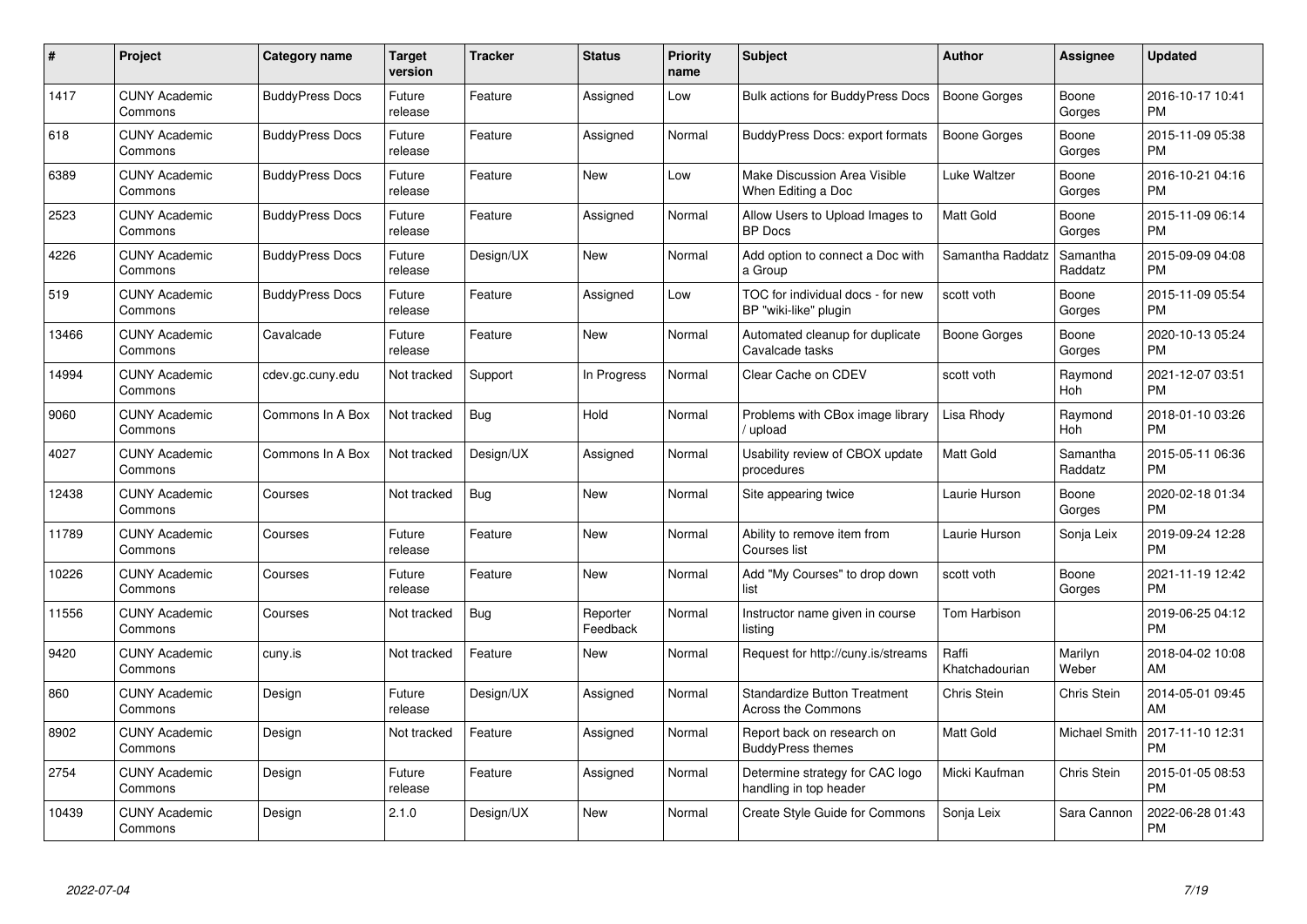| #     | Project                         | <b>Category name</b>       | <b>Target</b><br>version | Tracker       | <b>Status</b>        | <b>Priority</b><br>name | <b>Subject</b>                                                                    | Author              | Assignee         | <b>Updated</b>                |
|-------|---------------------------------|----------------------------|--------------------------|---------------|----------------------|-------------------------|-----------------------------------------------------------------------------------|---------------------|------------------|-------------------------------|
| 16199 | <b>CUNY Academic</b><br>Commons | Directories                | 2.0.3                    | Bug           | New                  | Normal                  | Removed "Semester" Filter from<br><b>Courses Directory</b>                        | Laurie Hurson       | Boone<br>Gorges  | 2022-06-29 11:32<br>AM        |
| 4225  | <b>CUNY Academic</b><br>Commons | <b>DiRT</b> Integration    | Future<br>release        | Design/UX     | New                  | Normal                  | Add information to DIRT page (in<br>Create a Group)                               | Samantha Raddatz    | <b>Matt Gold</b> | 2015-06-26 03:14<br><b>PM</b> |
| 3524  | CUNY Academic<br>Commons        | Documentation              | Not tracked              | Documentation | Assigned             | Normal                  | Post describing all you can do<br>when starting up a new blog/group               | <b>Matt Gold</b>    | scott voth       | 2014-10-04 12:56<br><b>PM</b> |
| 14496 | <b>CUNY Academic</b><br>Commons | Domain Mapping             | Future<br>release        | Bug           | New                  | Normal                  | Mapped domain SSO uses<br>third-party cookies                                     | Raymond Hoh         | Raymond<br>Hoh   | 2021-05-24 04:03<br><b>PM</b> |
| 11493 | <b>CUNY Academic</b><br>Commons | Domain Mapping             | Not tracked              | Support       | Reporter<br>Feedback | Normal                  | Domain Mapping Request - Talia<br>Schaffer                                        | scott voth          | Matt Gold        | 2019-08-06 08:39<br>AM        |
| 10982 | <b>CUNY Academic</b><br>Commons | Domain Mapping             | Not tracked              | Support       | Reporter<br>Feedback | Normal                  | <b>CNAME</b> question                                                             | scott voth          |                  | 2019-01-22 04:29<br><b>PM</b> |
| 1167  | <b>CUNY Academic</b><br>Commons | <b>Email Invitations</b>   | Future<br>release        | Feature       | New                  | Low                     | Allow email invitations to be resent                                              | Boone Gorges        | Boone<br>Gorges  | 2015-11-12 12:53<br>AM        |
| 1166  | <b>CUNY Academic</b><br>Commons | <b>Email Invitations</b>   | Future<br>release        | Feature       | New                  | Low                     | Better organizational tools for Sent<br>Invites                                   | Boone Gorges        | Boone<br>Gorges  | 2015-11-09 06:02<br>PM.       |
| 1165  | <b>CUNY Academic</b><br>Commons | <b>Email Invitations</b>   | Future<br>release        | Feature       | Assigned             | Low                     | Allow saved lists of invitees under<br><b>Send Invites</b>                        | <b>Boone Gorges</b> | Boone<br>Gorges  | 2015-11-09 06:03<br><b>PM</b> |
| 12042 | <b>CUNY Academic</b><br>Commons | <b>Email Notifications</b> | Future<br>release        | Feature       | New                  | Normal                  | Improved error logging for BPGES<br>send queue                                    | Boone Gorges        | Boone<br>Gorges  | 2021-11-19 12:25<br><b>PM</b> |
| 11971 | <b>CUNY Academic</b><br>Commons | <b>Email Notifications</b> | Future<br>release        | Bug           | Reporter<br>Feedback | Low                     | Pictures obscured in emailed post<br>notifications                                | Marilyn Weber       | Raymond<br>Hoh   | 2019-11-21 01:14<br><b>PM</b> |
| 5992  | <b>CUNY Academic</b><br>Commons | <b>Email Notifications</b> | Future<br>release        | Feature       | <b>New</b>           | Normal                  | Changing the From line of<br>autogenerated blog emails                            | Marilyn Weber       |                  | 2018-09-27 05:19<br><b>PM</b> |
| 15604 | <b>CUNY Academic</b><br>Commons | <b>Email Notifications</b> | Future<br>release        | Feature       | Assigned             | Normal                  | Restructure Commons Group<br>Digest Email Messages                                | <b>Matt Gold</b>    | Boone<br>Gorges  | 2022-05-26 10:45<br>AM        |
| 9979  | <b>CUNY Academic</b><br>Commons | <b>Email Notifications</b> | Not tracked              | Bug           | Reporter<br>Feedback | Normal                  | Reports of slow email activation<br>emails                                        | Matt Gold           | Boone<br>Gorges  | 2018-08-29 09:40<br><b>PM</b> |
| 333   | <b>CUNY Academic</b><br>Commons | <b>Email Notifications</b> | Future<br>release        | Feature       | Assigned             | Low                     | Delay Forum Notification Email<br>Delivery Until After Editing Period<br>Ends     | <b>Matt Gold</b>    | Raymond<br>Hoh   | 2015-11-09 06:01<br><b>PM</b> |
| 6749  | <b>CUNY Academic</b><br>Commons | Events                     | Future<br>release        | Bug           | <b>New</b>           | Low                     | BPEO iCal request can trigger<br>very large number of DB queries                  | Boone Gorges        | Raymond<br>Hoh   | 2016-11-15 10:09<br><b>PM</b> |
| 4481  | <b>CUNY Academic</b><br>Commons | Events                     | Future<br>release        | Feature       | New                  | Normal                  | Group admins/mods should have<br>the ability to unlink an event from<br>the group | <b>Boone Gorges</b> | Boone<br>Gorges  | 2017-04-24 03:53<br><b>PM</b> |
| 5696  | <b>CUNY Academic</b><br>Commons | Events                     | Future<br>release        | Feature       | Assigned             | Normal                  | Events Calendar - display options<br>/ calendar aggregation                       | Matt Gold           | Boone<br>Gorges  | 2016-10-13 11:44<br>AM        |
| 5016  | <b>CUNY Academic</b><br>Commons | Events                     | Future<br>release        | Feature       | Assigned             | Low                     | Allow comments to be posted on<br>events                                          | Matt Gold           | Raymond<br>Hoh   | 2019-03-01 02:23<br>PM        |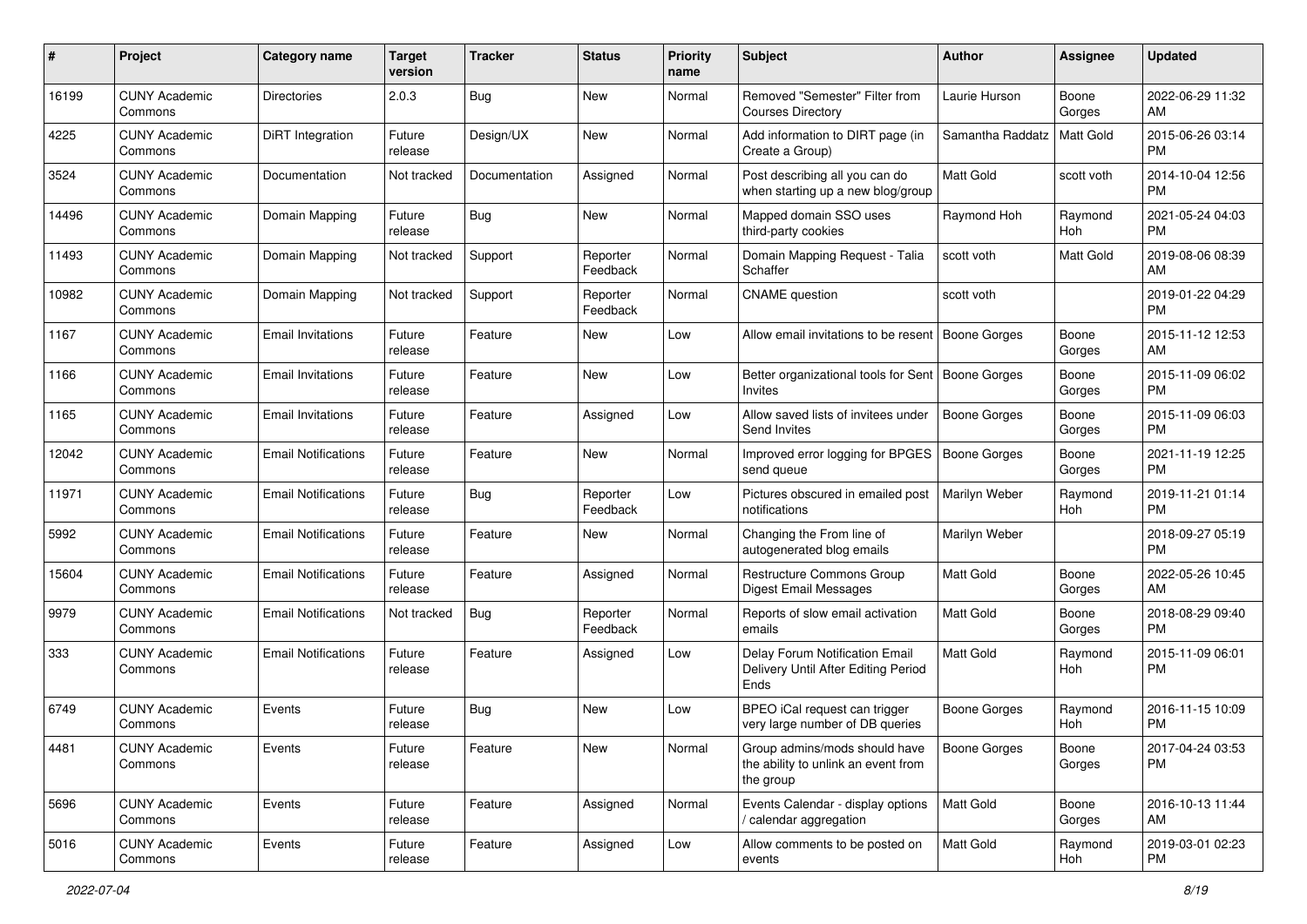| #     | <b>Project</b>                  | Category name      | <b>Target</b><br>version | <b>Tracker</b> | <b>Status</b>        | <b>Priority</b><br>name | <b>Subject</b>                                                                      | Author                  | Assignee            | <b>Updated</b>                |
|-------|---------------------------------|--------------------|--------------------------|----------------|----------------------|-------------------------|-------------------------------------------------------------------------------------|-------------------------|---------------------|-------------------------------|
| 4903  | <b>CUNY Academic</b><br>Commons | Events             | Future<br>release        | Design/UX      | Assigned             | Normal                  | Improving visual appearance of<br>event calendars                                   | <b>Matt Gold</b>        | Boone<br>Gorges     | 2016-10-13 11:51<br>AM        |
| 4238  | <b>CUNY Academic</b><br>Commons | Events             | Future<br>release        | Feature        | Assigned             | Normal                  | Copy Events to Other Groups?                                                        | <b>Matt Gold</b>        | Boone<br>Gorges     | 2015-07-02 10:08<br>AM        |
| 4053  | <b>CUNY Academic</b><br>Commons | Events             | Future<br>release        | Feature        | Assigned             | Normal                  | Create new tab for past events                                                      | Matt Gold               | Boone<br>Gorges     | 2015-05-12 02:10<br><b>PM</b> |
| 3475  | <b>CUNY Academic</b><br>Commons | Events             | Future<br>release        | Feature        | Assigned             | Normal                  | Request to add plugin to<br>streamline room<br>booking/appointment booking          | Naomi Barrettara        | Boone<br>Gorges     | 2014-12-01 05:14<br><b>PM</b> |
| 11077 | <b>CUNY Academic</b><br>Commons | Events             | Not tracked              | Feature        | Reporter<br>Feedback | Normal                  | Show event category description<br>in event list view                               | Raffi<br>Khatchadourian |                     | 2019-02-12 10:38<br><b>PM</b> |
| 4592  | <b>CUNY Academic</b><br>Commons | Events             | Future<br>release        | Design/UX      | New                  | Normal                  | Event Creation - Venue Dropdown<br>Slow                                             | Samantha Raddatz        | Boone<br>Gorges     | 2015-09-14 04:56<br><b>PM</b> |
| 11531 | <b>CUNY Academic</b><br>Commons | Events             | Future<br>release        | Feature        | <b>New</b>           | Normal                  | Main Events calendar should<br>include non-public events that<br>user has access to | scott voth              | Boone<br>Gorges     | 2019-06-11 10:00<br>AM        |
| 4438  | <b>CUNY Academic</b><br>Commons | Events             | Future<br>release        | <b>Bug</b>     | Assigned             | Normal                  | Events Calendar - Export<br><b>Recurring Events</b>                                 | scott voth              | Daniel Jones        | 2016-05-23 04:25<br><b>PM</b> |
| 3580  | <b>CUNY Academic</b><br>Commons | Group Blogs        | Future<br>release        | Feature        | New                  | Normal                  | Multiple blogs per group                                                            | Boone Gorges            | Boone<br>Gorges     | 2018-02-20 02:02<br><b>PM</b> |
| 5317  | <b>CUNY Academic</b><br>Commons | Group Blogs        | Not tracked              | Bug            | Reporter<br>Feedback | Normal                  | Notifications of New Post Didn't<br>Come                                            | Luke Waltzer            | Samantha<br>Raddatz | 2016-03-21 10:41<br><b>PM</b> |
| 8756  | <b>CUNY Academic</b><br>Commons | Group Blogs        | Future<br>release        | Feature        | Hold                 | Normal                  | Connect multiple blogs to one<br>group?                                             | <b>Matt Gold</b>        | Boone<br>Gorges     | 2017-09-30 10:42<br>AM        |
| 653   | <b>CUNY Academic</b><br>Commons | <b>Group Blogs</b> | Future<br>release        | Feature        | Assigned             | Normal                  | Redesign Integration of Groups<br>and Blogs                                         | <b>Matt Gold</b>        | Samantha<br>Raddatz | 2015-11-09 05:40<br><b>PM</b> |
| 12091 | <b>CUNY Academic</b><br>Commons | <b>Group Files</b> | Future<br>release        | Feature        | New                  | Normal                  | Improved pre-upload file validation<br>for bp-group-documents                       | Boone Gorges            | Boone<br>Gorges     | 2019-11-14 01:21<br><b>PM</b> |
| 11834 | <b>CUNY Academic</b><br>Commons | <b>Group Files</b> | Future<br>release        | Feature        | <b>New</b>           | Normal                  | Improved tools for managing<br>group file folders                                   | Boone Gorges            | Sonja Leix          | 2019-09-06 03:55<br><b>PM</b> |
| 3354  | <b>CUNY Academic</b><br>Commons | <b>Group Files</b> | Future<br>release        | Feature        | Assigned             | Low                     | Allow Group Download of Multiple<br><b>Selected Files</b>                           | <b>Matt Gold</b>        | Chris Stein         | 2014-08-01 08:50<br><b>AM</b> |
| 3080  | <b>CUNY Academic</b><br>Commons | <b>Group Files</b> | Future<br>release        | Feature        | Assigned             | Low                     | Create a system to keep track of<br>file changes                                    | <b>Matt Gold</b>        | Boone<br>Gorges     | 2014-02-26 10:04<br><b>PM</b> |
| 1192  | <b>CUNY Academic</b><br>Commons | <b>Group Files</b> | Future<br>release        | Feature        | Assigned             | Low                     | When posting group files, allow<br>users to add a category without<br>saving        | Matt Gold               | Raymond<br>Hoh      | 2015-11-09 05:53<br><b>PM</b> |
| 13358 | <b>CUNY Academic</b><br>Commons | Group Forums       | Future<br>release        | Feature        | New                  | Normal                  | Improved UI for group forum<br>threading settings                                   | Boone Gorges            | Raymond<br>Hoh      | 2021-11-19 12:27<br>PM        |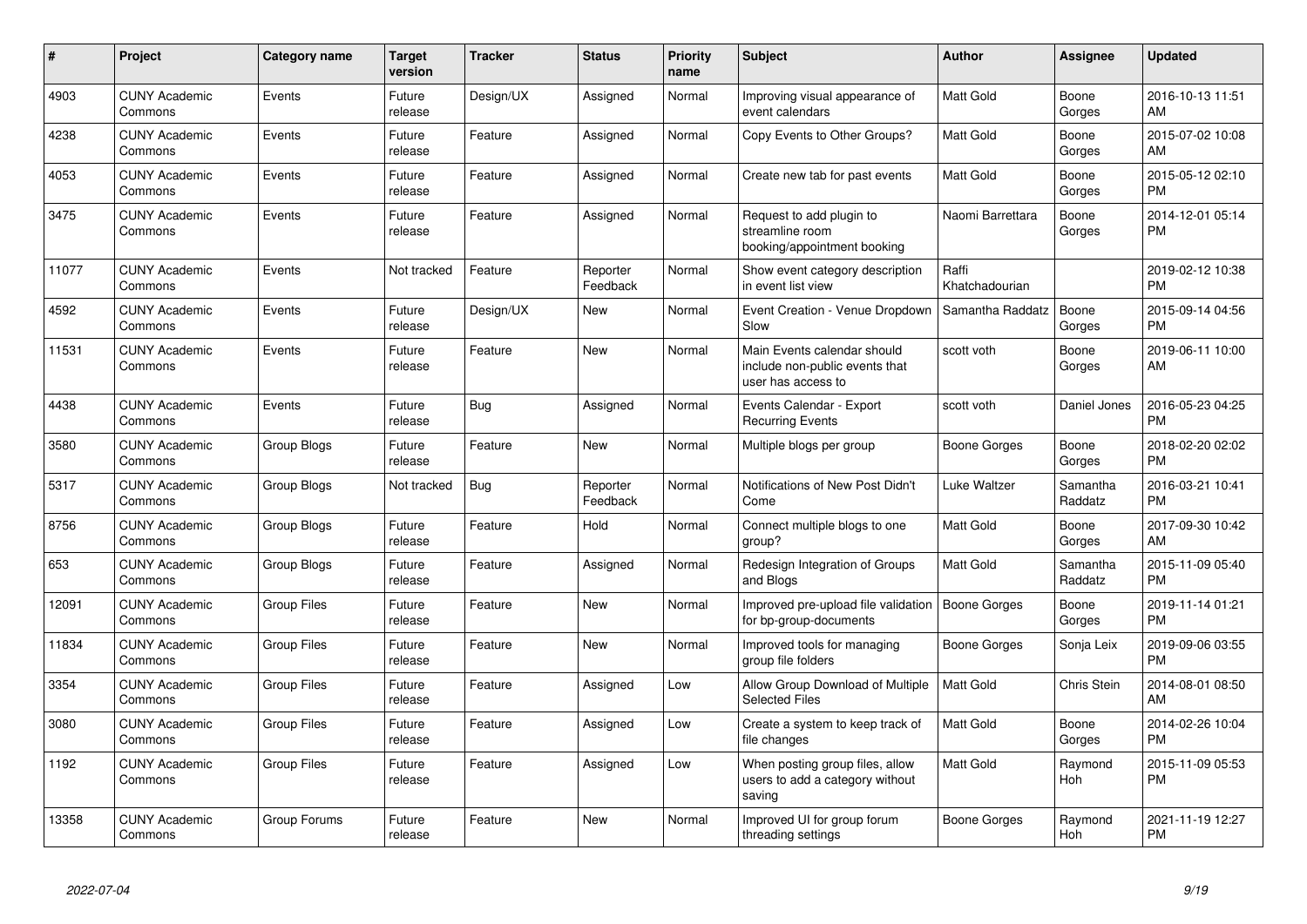| #     | <b>Project</b>                  | Category name     | Target<br>version | <b>Tracker</b> | <b>Status</b>        | <b>Priority</b><br>name | <b>Subject</b>                                                                             | <b>Author</b>    | Assignee            | <b>Updated</b>                |
|-------|---------------------------------|-------------------|-------------------|----------------|----------------------|-------------------------|--------------------------------------------------------------------------------------------|------------------|---------------------|-------------------------------|
| 3193  | <b>CUNY Academic</b><br>Commons | Group Forums      | Future<br>release | Feature        | Assigned             | Normal                  | bbPress 2.x dynamic roles and<br><b>RBE</b>                                                | Boone Gorges     | Boone<br>Gorges     | 2014-09-30 01:30<br><b>PM</b> |
| 3192  | <b>CUNY Academic</b><br>Commons | Group Forums      | Future<br>release | Feature        | Assigned             | Normal                  | Customizable forum views for<br>bbPress 2.x group forums                                   | Boone Gorges     | Raymond<br>Hoh      | 2015-11-09 12:47<br><b>PM</b> |
| 3059  | <b>CUNY Academic</b><br>Commons | Group Forums      | Future<br>release | Design/UX      | New                  | Normal                  | Forum Post Permissable Content<br><b>Explanatory Text</b>                                  | Chris Stein      | <b>Chris Stein</b>  | 2015-04-02 11:27<br>AM        |
| 13199 | <b>CUNY Academic</b><br>Commons | Group Forums      | Future<br>release | Feature        | <b>New</b>           | Normal                  | Favoring Groups over bbPress<br>plugin                                                     | Colin McDonald   | Colin<br>McDonald   | 2021-11-19 12:28<br><b>PM</b> |
| 13457 | <b>CUNY Academic</b><br>Commons | Group Forums      | 2.0.3             | Bug            | New                  | High                    | Forum post not sending<br>notifications                                                    | Filipa Calado    | Raymond<br>Hoh      | 2022-06-29 11:32<br>AM        |
| 7928  | <b>CUNY Academic</b><br>Commons | Group Forums      | Not tracked       | Bug            | New                  | Normal                  | Duplicate Forum post                                                                       | Luke Waltzer     | Raymond<br>Hoh      | 2017-04-11 09:27<br><b>PM</b> |
| 6392  | <b>CUNY Academic</b><br>Commons | Group Forums      | Future<br>release | Design/UX      | Assigned             | Low                     | Composition/Preview Panes in<br>Forum Posts                                                | Luke Waltzer     | Paige Dupont        | 2016-10-21 04:26<br><b>PM</b> |
| 5268  | <b>CUNY Academic</b><br>Commons | Group Forums      | Future<br>release | Bug            | Assigned             | Normal                  | Long-time to post to multiple<br>groups                                                    | Luke Waltzer     | Daniel Jones        | 2016-09-07 06:31<br><b>PM</b> |
| 13328 | <b>CUNY Academic</b><br>Commons | Group Forums      | Not tracked       | Bug            | Reporter<br>Feedback | Normal                  | cross-posting in two related<br>groups                                                     | Marilyn Weber    | Raymond<br>Hoh      | 2020-09-15 10:39<br><b>PM</b> |
| 9835  | <b>CUNY Academic</b><br>Commons | Group Forums      | Future<br>release | Bug            | Assigned             | Normal                  | add a "like" function?                                                                     | Marilyn Weber    | <b>Erik Trainer</b> | 2018-06-05 01:49<br><b>PM</b> |
| 10659 | <b>CUNY Academic</b><br>Commons | Group Forums      | Future<br>release | Feature        | Assigned             | Normal                  | Post to multiple groups via email                                                          | Matt Gold        | Raymond<br>Hoh      | 2018-11-15 12:54<br>AM        |
| 4221  | <b>CUNY Academic</b><br>Commons | Group Forums      | Future<br>release | Design/UX      | Assigned             | Normal                  | Add 'Number of Posts' display<br>option to Forum page                                      | Samantha Raddatz | Samantha<br>Raddatz | 2015-06-26 02:21<br><b>PM</b> |
| 585   | <b>CUNY Academic</b><br>Commons | Group Forums      | Future<br>release | Feature        | Assigned             | Normal                  | Merge Forum Topics                                                                         | Sarah Morgano    | Boone<br>Gorges     | 2011-07-06 04:11<br><b>PM</b> |
| 2610  | <b>CUNY Academic</b><br>Commons | Group Invitations | Future<br>release | Feature        | Assigned             | Low                     | Request: Custom invitation<br>message to group invites                                     | local admin      | Boone<br>Gorges     | 2015-11-09 06:13<br>PM        |
| 3419  | <b>CUNY Academic</b><br>Commons | Group Invitations | 1.6.14            | Bug            | Testing<br>Required  | Normal                  | Neatening the display of<br>messages on group requests                                     | Matt Gold        | Boone<br>Gorges     | 2014-09-01 09:29<br><b>PM</b> |
| 3308  | <b>CUNY Academic</b><br>Commons | Group Invitations | Future<br>release | Feature        | Assigned             | Normal                  | Allow members to rescind group<br>invitations                                              | Matt Gold        | Boone<br>Gorges     | 2015-04-01 08:53<br><b>PM</b> |
| 1456  | <b>CUNY Academic</b><br>Commons | Group Invitations | Future<br>release | Feature        | Reporter<br>Feedback | Low                     | Invite to Group Button from Profile<br>Field                                               | <b>Matt Gold</b> | Samantha<br>Raddatz | 2015-11-09 05:59<br><b>PM</b> |
| 14309 | <b>CUNY Academic</b><br>Commons | Group Library     | Future<br>release | Feature        | New                  | Normal                  | Better handling of<br>bp_group_document file download<br>attempts when file is not present | Boone Gorges     | Boone<br>Gorges     | 2021-11-19 12:28<br><b>PM</b> |
| 13370 | <b>CUNY Academic</b><br>Commons | Group Library     | Future<br>release | Feature        | <b>New</b>           | Normal                  | Library bulk deletion and folder<br>editing                                                | Colin McDonald   | Boone<br>Gorges     | 2020-10-13 10:41<br>AM        |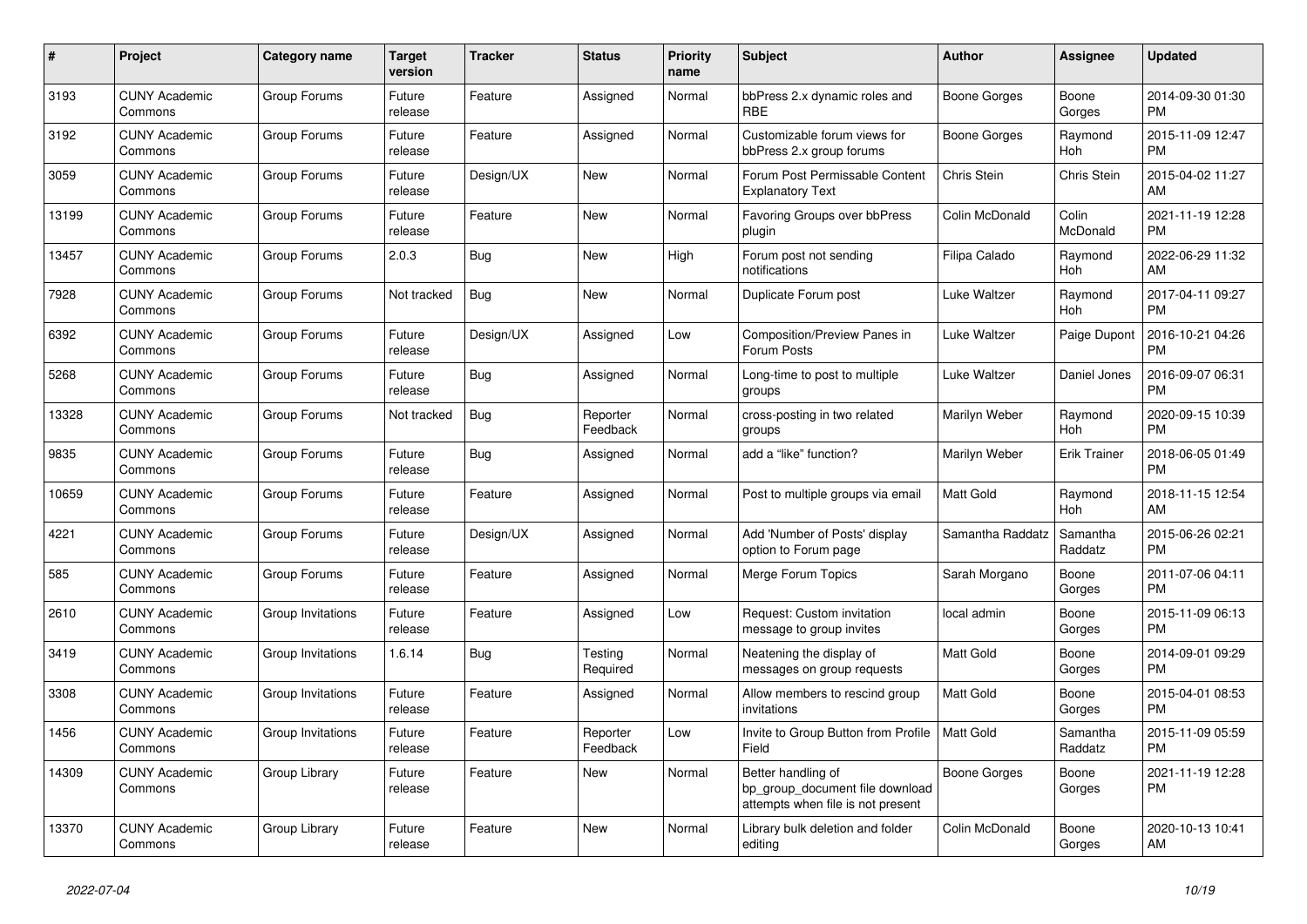| #     | Project                         | <b>Category name</b>           | Target<br>version | <b>Tracker</b> | <b>Status</b>        | <b>Priority</b><br>name | <b>Subject</b>                                                              | <b>Author</b>     | Assignee            | <b>Updated</b>                |
|-------|---------------------------------|--------------------------------|-------------------|----------------|----------------------|-------------------------|-----------------------------------------------------------------------------|-------------------|---------------------|-------------------------------|
| 13650 | <b>CUNY Academic</b><br>Commons | Group Library                  | Future<br>release | Feature        | New                  | Normal                  | Forum Attachments in Group<br>Library                                       | Laurie Hurson     |                     | 2021-11-19 12:30<br><b>PM</b> |
| 12446 | <b>CUNY Academic</b><br>Commons | Groups (misc)                  | Future<br>release | Feature        | Reporter<br>Feedback | Normal                  | Toggle default site to group forum<br>posting                               | Laurie Hurson     | Laurie Hurson       | 2020-03-10 11:57<br>AM        |
| 9015  | <b>CUNY Academic</b><br>Commons | Groups (misc)                  | Not tracked       | Outreach       | Assigned             | Normal                  | Email group admins the email<br>addresses of their groups                   | Matt Gold         | Matt Gold           | 2018-01-02 09:54<br>AM        |
| 7115  | <b>CUNY Academic</b><br>Commons | Groups (misc)                  | Future<br>release | Feature        | Reporter<br>Feedback | Normal                  | make licensing info clear during<br>group creation                          | Matt Gold         | Raymond<br>Hoh      | 2020-12-08 11:32<br>AM        |
| 1544  | <b>CUNY Academic</b><br>Commons | Groups (misc)                  | Future<br>release | Feature        | Reporter<br>Feedback | Normal                  | Group Filtering and Sorting                                                 | Matt Gold         | Chris Stein         | 2019-03-01 02:25<br><b>PM</b> |
| 481   | <b>CUNY Academic</b><br>Commons | Groups (misc)                  | Future<br>release | Feature        | Assigned             | Normal                  | ability to archive inactive groups<br>and blogs                             | Michael Mandiberg | Samantha<br>Raddatz | 2015-11-09 05:56<br><b>PM</b> |
| 3458  | <b>CUNY Academic</b><br>Commons | Groups (misc)                  | Future<br>release | Feature        | Assigned             | Normal                  | Filter Members of Group by<br>Campus                                        | Michael Smith     | Samantha<br>Raddatz | 2014-09-26 08:32<br><b>PM</b> |
| 11883 | <b>CUNY Academic</b><br>Commons | Help/Codex                     | Not tracked       | Support        | <b>New</b>           | Normal                  | Need Embedding Help Page<br>Update (Tableau)                                | Anthony Wheeler   | scott voth          | 2019-09-24 08:49<br>AM        |
| 12392 | <b>CUNY Academic</b><br>Commons | Help/Codex                     | Not tracked       | Documentation  | New                  | Normal                  | Updates to Common Commons<br>Questions on Help Page                         | scott voth        | Margaret<br>Galvan  | 2020-02-11 10:53<br>AM        |
| 1983  | <b>CUNY Academic</b><br>Commons | Home Page                      | Future<br>release | Feature        | Assigned             | Low                     | Media Library integration with<br><b>Featured Content plugin</b>            | Boone Gorges      | Dominic<br>Giglio   | 2014-03-17 10:34<br>AM        |
| 6995  | <b>CUNY Academic</b><br>Commons | Home Page                      | Not tracked       | Bug            | Assigned             | Normal                  | member filter on homepage not<br>workina                                    | Matt Gold         | Raymond<br>Hoh      | 2016-12-11 09:46<br><b>PM</b> |
| 4980  | <b>CUNY Academic</b><br>Commons | Home Page                      | Future<br>release | Feature        | Assigned             | Normal                  | <b>CAC Featured Content -- Adding</b><br>Randomization                      | <b>Matt Gold</b>  | Boone<br>Gorges     | 2016-12-12 03:01<br><b>PM</b> |
| 1888  | <b>CUNY Academic</b><br>Commons | Home Page                      | Future<br>release | Feature        | Assigned             | Normal                  | Refactor BP MPO Activity Filter to<br>support proper pagination             | Sarah Morgano     | Boone<br>Gorges     | 2014-05-01 07:11<br><b>PM</b> |
| 10580 | <b>CUNY Academic</b><br>Commons | Information<br>Architecture    | Future<br>release | Design/UX      | <b>New</b>           | Normal                  | Primary nav item review                                                     | Boone Gorges      | Sara Cannon         | 2022-06-28 01:29<br><b>PM</b> |
| 15194 | <b>CUNY Academic</b><br>Commons | Internal Tools and<br>Workflow | 2.1.0             | Feature        | <b>New</b>           | Normal                  | PHPCS sniff for un-restored<br>switch to blog() calls                       | Boone Gorges      | Jeremy Felt         | 2022-05-26 10:45<br>AM        |
| 13891 | <b>CUNY Academic</b><br>Commons | Internal Tools and<br>Workflow | 2.1.0             | Feature        | New                  | Normal                  | Migrate automated linting to<br>GitHub Actions                              | Boone Gorges      | Jeremy Felt         | 2022-06-29 11:13<br>AM        |
| 3230  | <b>CUNY Academic</b><br>Commons | Internal Tools and<br>Workflow | Not tracked       | Feature        | Assigned             | High                    | Scripts for quicker<br>provisioning/updating of<br>development environments | Boone Gorges      | Boone<br>Gorges     | 2016-01-26 04:54<br><b>PM</b> |
| 5234  | <b>CUNY Academic</b><br>Commons | Membership                     | Future<br>release | Feature        | Assigned             | Normal                  | Write Unconfirmed patch for WP                                              | Boone Gorges      | Boone<br>Gorges     | 2016-10-24 11:18<br>AM        |
| 12382 | <b>CUNY Academic</b><br>Commons | Membership                     | Not tracked       | Support        | <b>New</b>           | Normal                  | Email request change                                                        | Marilyn Weber     | Marilyn<br>Weber    | 2020-02-06 12:56<br><b>PM</b> |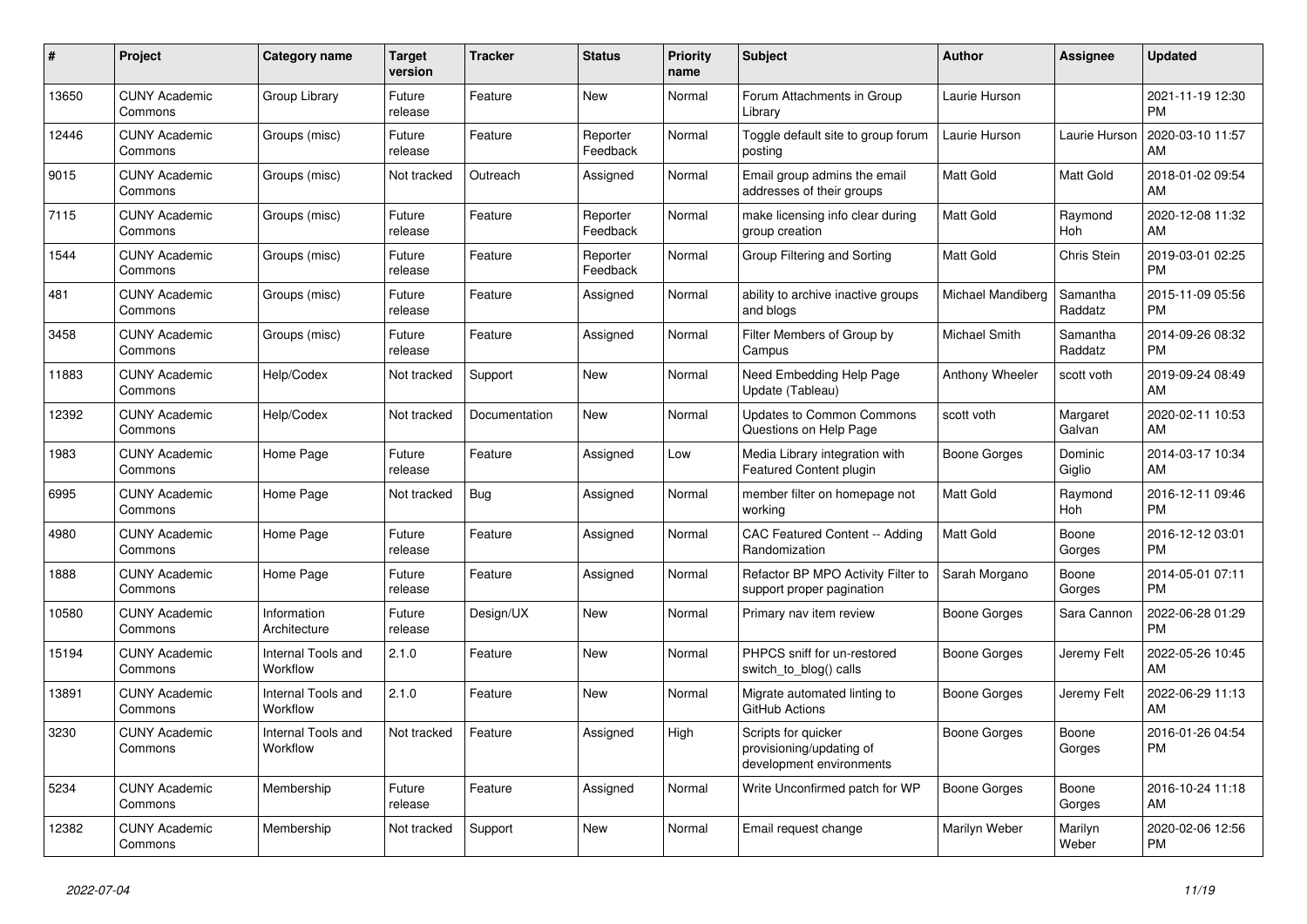| $\#$  | Project                         | <b>Category name</b>    | <b>Target</b><br>version | <b>Tracker</b> | <b>Status</b>        | <b>Priority</b><br>name | <b>Subject</b>                                                                             | <b>Author</b>           | <b>Assignee</b>     | <b>Updated</b>                |
|-------|---------------------------------|-------------------------|--------------------------|----------------|----------------------|-------------------------|--------------------------------------------------------------------------------------------|-------------------------|---------------------|-------------------------------|
| 3330  | <b>CUNY Academic</b><br>Commons | My Commons              | Future<br>release        | Feature        | Assigned             | Normal                  | "Commons Information" tool                                                                 | Boone Gorges            | Chris Stein         | 2014-09-22 08:46<br><b>PM</b> |
| 3565  | <b>CUNY Academic</b><br>Commons | My Commons              | Not tracked              | Documentation  | New                  | Normal                  | Load Newest inconsistencies                                                                | Chris Stein             | scott voth          | 2015-11-09 01:16<br><b>PM</b> |
| 3577  | <b>CUNY Academic</b><br>Commons | My Commons              | Future<br>release        | Design/UX      | Assigned             | Normal                  | Replies to items in My Commons                                                             | <b>Matt Gold</b>        | Raymond<br>Hoh      | 2015-04-09 05:19<br><b>PM</b> |
| 3536  | <b>CUNY Academic</b><br>Commons | My Commons              | Future<br>release        | Feature        | Assigned             | Normal                  | Infinite Scroll on My Commons<br>page                                                      | Matt Gold               | Raymond<br>Hoh      | 2015-04-13 04:42<br><b>PM</b> |
| 3517  | <b>CUNY Academic</b><br>Commons | My Commons              | Future<br>release        | Feature        | Assigned             | Normal                  | Mute/Unmute My Commons<br>updates                                                          | Matt Gold               | Raymond<br>Hoh      | 2015-11-09 01:19<br><b>PM</b> |
| 4535  | <b>CUNY Academic</b><br>Commons | My Commons              | Future<br>release        | Bug            | New                  | Low                     | My Commons filter issue                                                                    | scott voth              | Raymond<br>Hoh      | 2015-09-01 11:17<br>AM        |
| 9895  | <b>CUNY Academic</b><br>Commons | Onboarding              | Future<br>release        | Feature        | Assigned             | Normal                  | Add "Accept Invitation"<br>link/button/function to Group<br>and/or Site invitation emails? | Luke Waltzer            | Boone<br>Gorges     | 2018-06-07 12:42<br><b>PM</b> |
| 9028  | <b>CUNY Academic</b><br>Commons | Onboarding              | Future<br>release        | Feature        | Assigned             | Normal                  | suggest groups to new members<br>during the registration process                           | Matt Gold               | Chris Stein         | 2018-10-24 12:34<br><b>PM</b> |
| 8440  | <b>CUNY Academic</b><br>Commons | Onboarding              | Not tracked              | Bug            | New                  | Normal                  | Create Test Email Accounts for<br><b>Onboarding Project</b>                                | Stephen Real            | Stephen Real        | 2017-08-01 09:49<br><b>PM</b> |
| 5955  | <b>CUNY Academic</b><br>Commons | Outreach                | Future<br>release        | Feature        | Assigned             | Normal                  | Create auto-newsletter for<br>commons members                                              | <b>Matt Gold</b>        | Luke Waltzer        | 2016-08-30 10:34<br>AM        |
| 10794 | <b>CUNY Academic</b><br>Commons | Performance             | Not tracked              | Bug            | New                  | Normal                  | Memcached connection<br>occasionally breaks                                                | Boone Gorges            | Boone<br>Gorges     | 2018-12-06 03:30<br><b>PM</b> |
| 15242 | <b>CUNY Academic</b><br>Commons | Performance             | Not tracked              | <b>Bug</b>     | Reporter<br>Feedback | Normal                  | Slugist site                                                                               | Raffi<br>Khatchadourian | Boone<br>Gorges     | 2022-02-07 11:14<br>AM        |
| 14908 | <b>CUNY Academic</b><br>Commons | Performance             |                          | Bug            | New                  | Normal                  | Stale object cache on cdev                                                                 | Raymond Hoh             | Boone<br>Gorges     | 2021-12-07 09:45<br>AM        |
| 14787 | <b>CUNY Academic</b><br>Commons | <b>Plugin Packages</b>  | Future<br>release        | Feature        | New                  | Normal                  | Creating a "Design" plugin<br>package                                                      | Laurie Hurson           | scott voth          | 2022-04-27 04:56<br><b>PM</b> |
| 14184 | <b>CUNY Academic</b><br>Commons | <b>Public Portfolio</b> | Future<br>release        | Feature        | New                  | Normal                  | Centralized mechanism for storing<br>Campus affiliations                                   | <b>Boone Gorges</b>     | Boone<br>Gorges     | 2022-01-04 11:35<br>AM        |
| 3048  | <b>CUNY Academic</b><br>Commons | <b>Public Portfolio</b> | Future<br>release        | Feature        | New                  | Low                     | Images for rich text profile fields                                                        | Boone Gorges            | Boone<br>Gorges     | 2014-02-19 12:56<br><b>PM</b> |
| 2832  | <b>CUNY Academic</b><br>Commons | <b>Public Portfolio</b> | Future<br>release        | Feature        | Assigned             | Normal                  | Improve interface for (not)<br>auto-linking profile fields                                 | Boone Gorges            | Chris Stein         | 2015-01-05 08:52<br><b>PM</b> |
| 2881  | <b>CUNY Academic</b><br>Commons | <b>Public Portfolio</b> | Future<br>release        | Feature        | Assigned             | Normal                  | Redesign the UX for Profiles                                                               | Chris Stein             | Chris Stein         | 2016-10-13 12:45<br><b>PM</b> |
| 4404  | <b>CUNY Academic</b><br>Commons | Public Portfolio        | Future<br>release        | Design/UX      | Assigned             | Normal                  | Change color of permissions info<br>on portfolio editing interface                         | Matt Gold               | Samantha<br>Raddatz | 2015-08-11 05:28<br><b>PM</b> |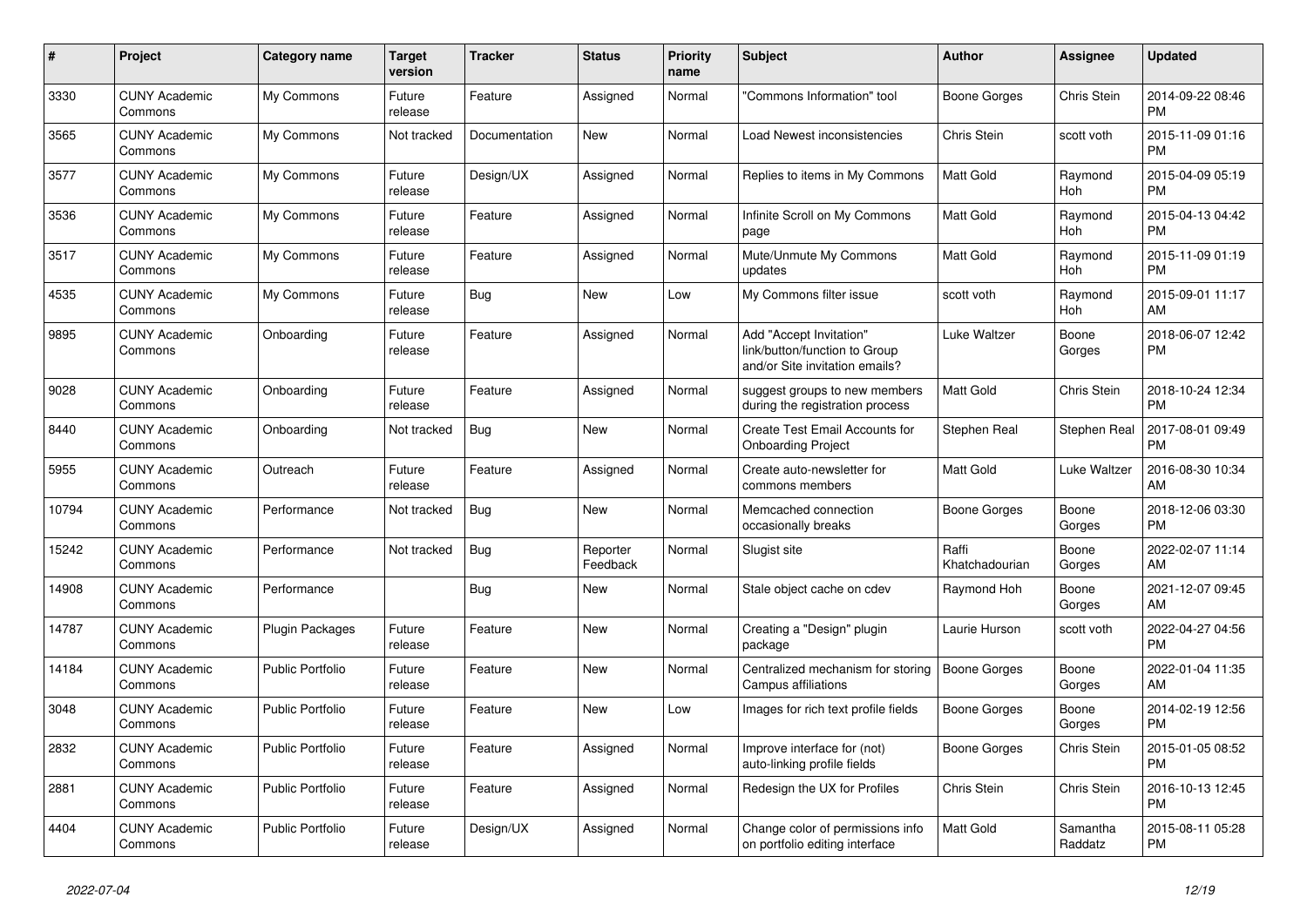| #     | Project                         | <b>Category name</b>    | <b>Target</b><br>version | <b>Tracker</b> | <b>Status</b>        | <b>Priority</b><br>name | <b>Subject</b>                                                                 | <b>Author</b>    | <b>Assignee</b>     | <b>Updated</b>                |
|-------|---------------------------------|-------------------------|--------------------------|----------------|----------------------|-------------------------|--------------------------------------------------------------------------------|------------------|---------------------|-------------------------------|
| 3770  | <b>CUNY Academic</b><br>Commons | <b>Public Portfolio</b> | Future<br>release        | Feature        | Assigned             | Normal                  | Improve Layout/Formatting of<br>Positions Area on Public Portfolios            | <b>Matt Gold</b> | Chris Stein         | 2015-04-01 09:17<br><b>PM</b> |
| 3768  | <b>CUNY Academic</b><br>Commons | <b>Public Portfolio</b> | Future<br>release        | Feature        | Assigned             | Normal                  | Institutions/Past positions on<br>public portfolios                            | Matt Gold        | Boone<br>Gorges     | 2018-04-23 10:44<br>AM        |
| 3220  | <b>CUNY Academic</b><br>Commons | <b>Public Portfolio</b> | Future<br>release        | Feature        | Assigned             | Normal                  | Add indent/outdent option to<br>Formatting Buttons on Profile<br>Page          | Matt Gold        | Boone<br>Gorges     | 2014-05-21 10:39<br><b>PM</b> |
| 3042  | <b>CUNY Academic</b><br>Commons | <b>Public Portfolio</b> | Future<br>release        | Feature        | Assigned             | Normal                  | Browsing member interests                                                      | Matt Gold        | Boone<br>Gorges     | 2015-03-21 09:04<br>PM.       |
| 2013  | <b>CUNY Academic</b><br>Commons | Public Portfolio        | Future<br>release        | Feature        | Assigned             | Low                     | Have Profile Privacy Options show<br>up only for filled-in fields              | Matt Gold        | Boone<br>Gorges     | 2015-11-09 06:09<br>PM        |
| 2753  | <b>CUNY Academic</b><br>Commons | <b>Public Portfolio</b> | Future<br>release        | Feature        | New                  | Normal                  | Create actual actual tagification in<br>academic interests and other<br>fields | Micki Kaufman    | Boone<br>Gorges     | 2015-01-05 08:52<br><b>PM</b> |
| 4622  | <b>CUNY Academic</b><br>Commons | <b>Public Portfolio</b> | Future<br>release        | Design/UX      | New                  | Normal                  | <b>Profile Visibility Settings</b>                                             | Samantha Raddatz | Samantha<br>Raddatz | 2015-09-21 12:18<br><b>PM</b> |
| 4253  | <b>CUNY Academic</b><br>Commons | <b>Public Portfolio</b> | Future<br>release        | Design/UX      | New                  | Normal                  | Encourage users to add portfolio<br>content                                    | Samantha Raddatz | Samantha<br>Raddatz | 2015-07-07 11:32<br>AM.       |
| 11496 | <b>CUNY Academic</b><br>Commons | <b>Public Portfolio</b> | 1.15.2                   | Support        | New                  | Normal                  | Replace Twitter Icon on Member<br>Portfolio page                               | scott voth       | Boone<br>Gorges     | 2019-06-06 01:03<br>PM.       |
| 10354 | <b>CUNY Academic</b><br>Commons | Public Portfolio        | Future<br>release        | Feature        | New                  | Normal                  | Opt out of Having a Profile Page                                               | scott voth       | Chris Stein         | 2020-05-12 10:43<br>AM.       |
| 5827  | <b>CUNY Academic</b><br>Commons | <b>Public Portfolio</b> | Future<br>release        | Bug            | Assigned             | Normal                  | Academic Interests square bracket<br>links not working                         | scott voth       | Chris Stein         | 2016-08-11 11:59<br><b>PM</b> |
| 6115  | <b>CUNY Academic</b><br>Commons | Publicity               | Not tracked              | Feature        | Assigned             | Normal                  | create digital signage for GC                                                  | Matt Gold        | scott voth          | 2016-10-11 10:09<br><b>PM</b> |
| 6014  | <b>CUNY Academic</b><br>Commons | Publicity               | Future<br>release        | Publicity      | Reporter<br>Feedback | Normal                  | Google search listing                                                          | <b>Matt Gold</b> | Boone<br>Gorges     | 2016-09-21 03:48<br>PM.       |
| 3511  | <b>CUNY Academic</b><br>Commons | Publicity               | 1.7                      | Publicity      | Assigned             | Normal                  | Social media for 1.7                                                           | Micki Kaufman    | Sarah<br>Morgano    | 2014-10-14 03:32<br><b>PM</b> |
| 3510  | <b>CUNY Academic</b><br>Commons | Publicity               | 1.7                      | Publicity      | Assigned             | Normal                  | Post on the News Blog re: 'My<br>Commons'                                      | Micki Kaufman    | Sarah<br>Morgano    | 2014-10-15 11:18<br>AM.       |
| 3509  | <b>CUNY Academic</b><br>Commons | Publicity               | 1.7                      | Publicity      | New                  | Normal                  | Create 1.7 digital signage imagery                                             | Micki Kaufman    | Marilyn<br>Weber    | 2014-10-01 12:40<br>PM        |
| 3506  | <b>CUNY Academic</b><br>Commons | Publicity               | 1.7                      | Publicity      | New                  | Normal                  | Prepare 1.7 email messaging                                                    | Micki Kaufman    | Micki<br>Kaufman    | 2014-10-01 12:36<br>PM.       |
| 12247 | <b>CUNY Academic</b><br>Commons | Publicity               | Not tracked              | Support        | New                  | Normal                  | <b>Screenshot of First Commons</b><br>Homepage                                 | scott voth       | scott voth          | 2020-01-14 12:08<br><b>PM</b> |
| 9643  | <b>CUNY Academic</b><br>Commons | Publicity               | Not tracked              | Feature        | New                  | Normal                  | Create a page on the Commons<br>for logos etc.                                 | Stephen Real     | Stephen Real        | 2018-04-24 10:53<br>AM        |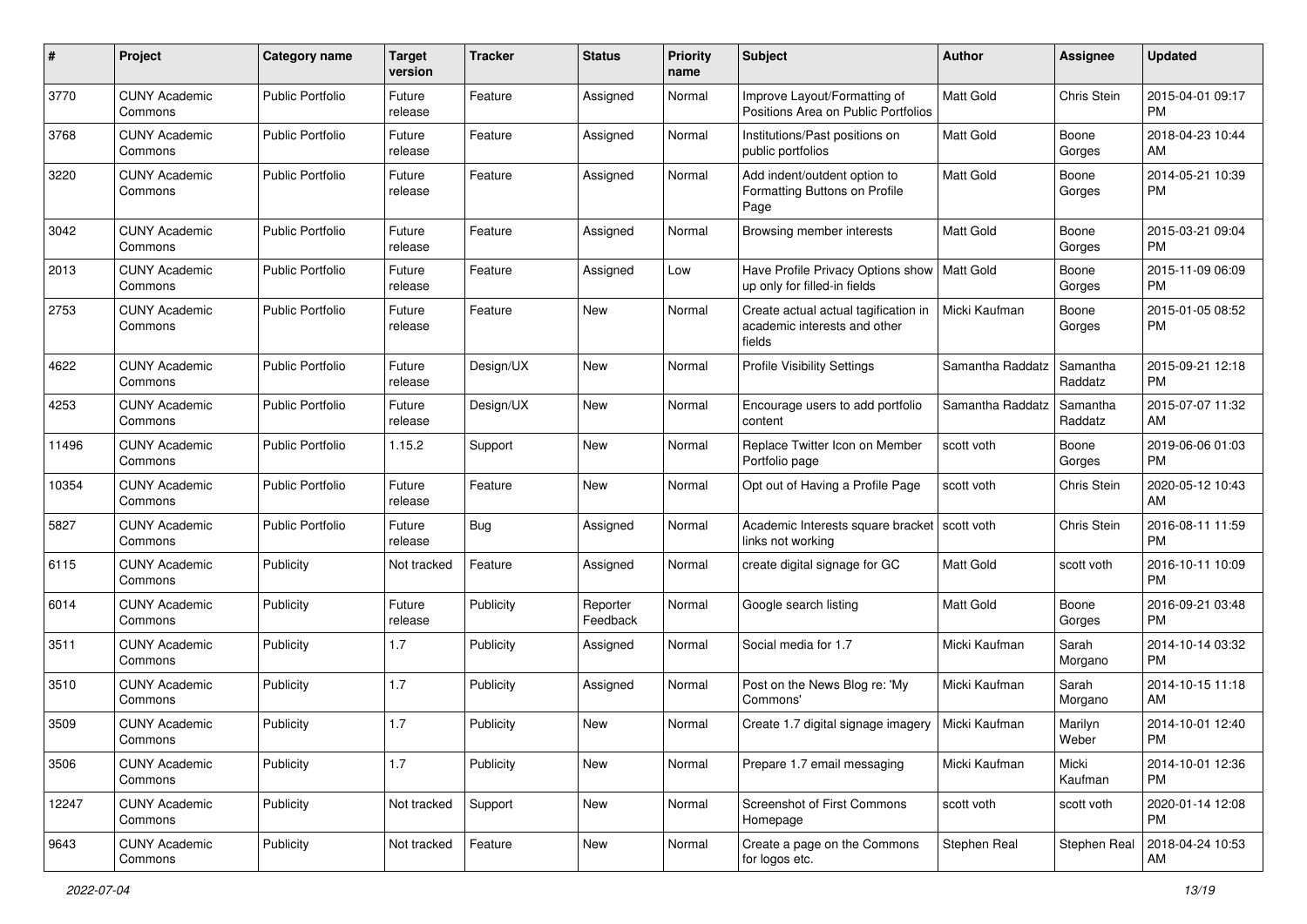| $\#$  | Project                         | <b>Category name</b>     | <b>Target</b><br>version | <b>Tracker</b> | <b>Status</b>        | Priority<br>name | <b>Subject</b>                                                           | <b>Author</b>    | <b>Assignee</b>     | <b>Updated</b>                |
|-------|---------------------------------|--------------------------|--------------------------|----------------|----------------------|------------------|--------------------------------------------------------------------------|------------------|---------------------|-------------------------------|
| 11945 | <b>CUNY Academic</b><br>Commons | Reckoning                | Future<br>release        | Feature        | Reporter<br>Feedback | Normal           | Add Comments bubble to<br>Reckoning views                                | Boone Gorges     | Boone<br>Gorges     | 2019-11-12 05:14<br><b>PM</b> |
| 3615  | <b>CUNY Academic</b><br>Commons | Redmine                  | Not tracked              | Feature        | <b>New</b>           | Low              | Create Redmine issues via email                                          | Dominic Giglio   | Boone<br>Gorges     | 2017-11-16 11:36<br>AM        |
| 940   | <b>CUNY Academic</b><br>Commons | Redmine                  | Future<br>release        | Feature        | Assigned             | Low              | Communication with users after<br>releases                               | Matt Gold        | Dominic<br>Giglio   | 2012-09-09 04:36<br><b>PM</b> |
| 308   | <b>CUNY Academic</b><br>Commons | Registration             | Future<br>release        | Feature        | <b>New</b>           | Normal           | Group recommendations for<br>signup process                              | Boone Gorges     | Samantha<br>Raddatz | 2015-11-09 05:07<br><b>PM</b> |
| 5225  | <b>CUNY Academic</b><br>Commons | Registration             | Future<br>release        | Feature        | Assigned             | Normal           | On-boarding Issues                                                       | Luke Waltzer     | Samantha<br>Raddatz | 2016-02-12 02:58<br><b>PM</b> |
| 10273 | <b>CUNY Academic</b><br>Commons | Registration             | Not tracked              | Support        | Reporter<br>Feedback | Normal           | users combining CF and campus<br>address                                 | Marilyn Weber    |                     | 2019-09-18 10:58<br>AM        |
| 370   | <b>CUNY Academic</b><br>Commons | Registration             | Future<br>release        | Feature        | Assigned             | High             | <b>Guest Accounts</b>                                                    | <b>Matt Gold</b> | Matt Gold           | 2015-04-09 09:33<br><b>PM</b> |
| 11860 | <b>CUNY Academic</b><br>Commons | Registration             | Future<br>release        | Feature        | <b>New</b>           | Normal           | <b>Ensure Students Are Aware They</b><br>Can Use Aliases At Registration | scott voth       |                     | 2019-09-24 08:46<br>AM        |
| 13430 | <b>CUNY Academic</b><br>Commons | Reply By Email           | Not tracked              | <b>Bug</b>     | New                  | Normal           | Delay in RBE                                                             | Luke Waltzer     | Raymond<br>Hoh      | 2020-10-13 11:16<br>AM        |
| 8991  | <b>CUNY Academic</b><br>Commons | Reply By Email           | Not tracked              | Bug            | Hold                 | Normal           | RBE duplicate email message<br>issue                                     | <b>Matt Gold</b> | Raymond<br>Hoh      | 2018-02-18 08:53<br><b>PM</b> |
| 8976  | <b>CUNY Academic</b><br>Commons | Reply By Email           | Not tracked              | Feature        | Assigned             | Normal           | Package RBE new topics posting?                                          | <b>Matt Gold</b> | Raymond<br>Hoh      | 2017-12-04 02:34<br><b>PM</b> |
| 6671  | <b>CUNY Academic</b><br>Commons | Reply By Email           | Not tracked              | Bug            | Assigned             | Normal           | "Post too often" RBE error<br>message                                    | <b>Matt Gold</b> | Raymond<br>Hoh      | 2016-11-11 09:55<br>AM        |
| 3369  | <b>CUNY Academic</b><br>Commons | Reply By Email           | Not tracked              | Outreach       | Hold                 | Normal           | Release reply by email to WP<br>plugin directory                         | Matt Gold        | Raymond<br>Hoh      | 2016-03-01 12:46<br><b>PM</b> |
| 16177 | <b>CUNY Academic</b><br>Commons | Reply By Email           |                          | Bug            | New                  | Normal           | Switch to Inbound mode for RBE                                           | Raymond Hoh      | Raymond<br>Hoh      | 2022-05-30 04:32<br><b>PM</b> |
| 3002  | <b>CUNY Academic</b><br>Commons | Search                   | Future<br>release        | Feature        | Assigned             | Normal           | Overhaul CAC search by using<br>external search appliance                | Boone Gorges     | Boone<br>Gorges     | 2020-07-15 03:05<br><b>PM</b> |
| 9729  | <b>CUNY Academic</b><br>Commons | <b>SEO</b>               | Not tracked              | Support        | <b>New</b>           | Normal           | 503 Errors showing on<br>newlaborforum.cuny.edu                          | Diane Krauthamer | Raymond<br>Hoh      | 2018-05-22 04:48<br><b>PM</b> |
| 3662  | <b>CUNY Academic</b><br>Commons | <b>SEO</b>               | Future<br>release        | Feature        | Assigned             | Normal           | Duplicate Content/SEO/Google<br>issues                                   | Matt Gold        | Raymond<br>Hoh      | 2015-04-13 04:37<br><b>PM</b> |
| 13048 | <b>CUNY Academic</b><br>Commons | Shortcodes and<br>embeds | Future<br>release        | Feature        | New                  | Normal           | Jupyter Notebooks support                                                | Boone Gorges     |                     | 2020-07-14 11:46<br>AM        |
| 13331 | <b>CUNY Academic</b><br>Commons | Site cloning             | Future<br>release        | Bug            | <b>New</b>           | Normal           | Combine Site Template and Clone<br>operations                            | Boone Gorges     | Jeremy Felt         | 2021-11-19 12:39<br><b>PM</b> |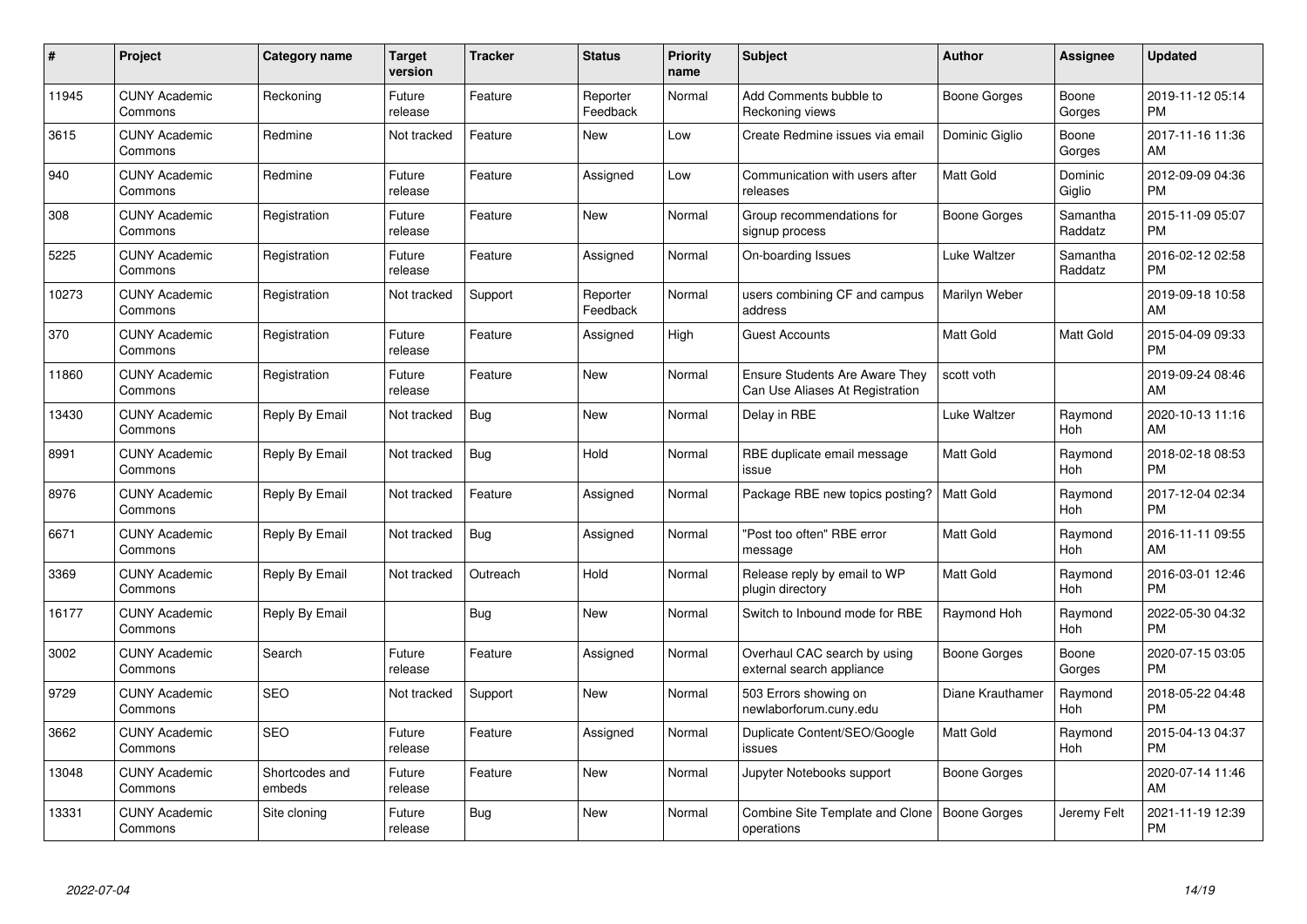| #     | Project                         | <b>Category name</b>    | <b>Target</b><br>version | <b>Tracker</b> | <b>Status</b>        | Priority<br>name | <b>Subject</b>                                                                                                                                        | Author                  | <b>Assignee</b>     | <b>Updated</b>                |
|-------|---------------------------------|-------------------------|--------------------------|----------------|----------------------|------------------|-------------------------------------------------------------------------------------------------------------------------------------------------------|-------------------------|---------------------|-------------------------------|
| 7663  | <b>CUNY Academic</b><br>Commons | Social Paper            | Future<br>release        | <b>Bug</b>     | <b>New</b>           | Normal           | Social Paper notifications not<br>formatted correctly on secondary<br>sites                                                                           | <b>Boone Gorges</b>     | Boone<br>Gorges     | 2018-04-16 03:52<br><b>PM</b> |
| 5489  | <b>CUNY Academic</b><br>Commons | Social Paper            | Future<br>release        | Feature        | <b>New</b>           | Normal           | Asc/desc sorting for Social Paper<br>directories                                                                                                      | <b>Boone Gorges</b>     |                     | 2016-04-21 10:06<br><b>PM</b> |
| 5488  | <b>CUNY Academic</b><br>Commons | Social Paper            | Future<br>release        | Bug            | New                  | Normal           | Add a "last edited by" field to<br>Social Paper group directories                                                                                     | <b>Boone Gorges</b>     |                     | 2016-04-21 10:05<br><b>PM</b> |
| 7981  | <b>CUNY Academic</b><br>Commons | Social Paper            | Future<br>release        | Bug            | <b>New</b>           | Normal           | Social Paper comments should<br>not go to spam                                                                                                        | Luke Waltzer            | Boone<br>Gorges     | 2018-04-16 03:52<br><b>PM</b> |
| 13975 | <b>CUNY Academic</b><br>Commons | Social Paper            | Not tracked              | Support        | Reporter<br>Feedback | Normal           | can't approve comments on Social<br>Paper paper                                                                                                       | Marilyn Weber           |                     | 2021-02-12 09:33<br>AM        |
| 5397  | <b>CUNY Academic</b><br>Commons | Social Paper            | Future<br>release        | Feature        | New                  | Normal           | frustrating to have to<br>enable/disable in SP                                                                                                        | Marilyn Weber           | Samantha<br>Raddatz | 2016-04-20 03:39<br><b>PM</b> |
| 5282  | <b>CUNY Academic</b><br>Commons | Social Paper            | Future<br>release        | Bug            | New                  | Normal           | Replying via email directs to paper<br>but not individual comment.                                                                                    | Marilyn Weber           | Raymond<br>Hoh      | 2016-03-02 01:48<br><b>PM</b> |
| 5205  | <b>CUNY Academic</b><br>Commons | Social Paper            | Future<br>release        | Feature        | <b>New</b>           | Normal           | Social Paper folders                                                                                                                                  | Marilyn Weber           |                     | 2016-02-11 10:24<br><b>PM</b> |
| 5199  | <b>CUNY Academic</b><br>Commons | Social Paper            | Future<br>release        | Feature        | <b>New</b>           | Normal           | add tables to the SP editor                                                                                                                           | Marilyn Weber           |                     | 2016-10-24 11:27<br>AM        |
| 5058  | <b>CUNY Academic</b><br>Commons | Social Paper            | Future<br>release        | Feature        | New                  | Low              | Can there be a clearer signal that<br>even when comments have<br>already been made you add<br>comments by clicking on the side?<br>(SP suggestion #5) | Marilyn Weber           | Samantha<br>Raddatz | 2016-02-11 10:24<br><b>PM</b> |
| 5053  | <b>CUNY Academic</b><br>Commons | Social Paper            | Future<br>release        | Feature        | New                  | Low              | Scrollable menu to add readers<br>(SP suggestion #4)                                                                                                  | Marilyn Weber           | Samantha<br>Raddatz | 2016-04-21 05:21<br><b>PM</b> |
| 5052  | <b>CUNY Academic</b><br>Commons | Social Paper            | Future<br>release        | Feature        | New                  | Low              | Sentence by sentence or line by<br>line comments (SP suggestion #3)                                                                                   | Marilyn Weber           | Boone<br>Gorges     | 2016-02-11 10:24<br><b>PM</b> |
| 5050  | <b>CUNY Academic</b><br>Commons | Social Paper            | Future<br>release        | Feature        | <b>New</b>           | Low              | Making comments visible in SP<br>editing mode (SP suggestion #1)                                                                                      | Marilyn Weber           | Samantha<br>Raddatz | 2019-09-17 11:10<br><b>PM</b> |
| 8898  | <b>CUNY Academic</b><br>Commons | Social Paper            | Not tracked              | Feature        | Assigned             | Normal           | Usage data on docs and social<br>paper                                                                                                                | <b>Matt Gold</b>        | Matt Gold           | 2017-11-16 11:32<br>AM        |
| 5183  | <b>CUNY Academic</b><br>Commons | Social Paper            | Future<br>release        | Design/UX      | <b>New</b>           | Normal           | Creating a new paper when<br>viewing an existing paper                                                                                                | Raffi<br>Khatchadourian | Samantha<br>Raddatz | 2016-02-02 12:09<br><b>PM</b> |
| 5182  | <b>CUNY Academic</b><br>Commons | Social Paper            | Future<br>release        | Design/UX      | New                  | Normal           | "Publishing" a private paper on<br>social paper?                                                                                                      | Raffi<br>Khatchadourian | Boone<br>Gorges     | 2016-10-13 04:12<br><b>PM</b> |
| 6426  | <b>CUNY Academic</b><br>Commons | Spam/Spam<br>Prevention | Future<br>release        | Feature        | Assigned             | Normal           | Force captcha on all comments?                                                                                                                        | Matt Gold               | <b>Tahir Butt</b>   | 2016-10-24 02:06<br><b>PM</b> |
| 8666  | <b>CUNY Academic</b><br>Commons | Teaching                | Not tracked              | Documentation  | Assigned             | Normal           | Create Teaching on the Commons   Matt Gold<br>Resource Page                                                                                           |                         | Laurie Hurson       | 2019-09-23 03:16<br><b>PM</b> |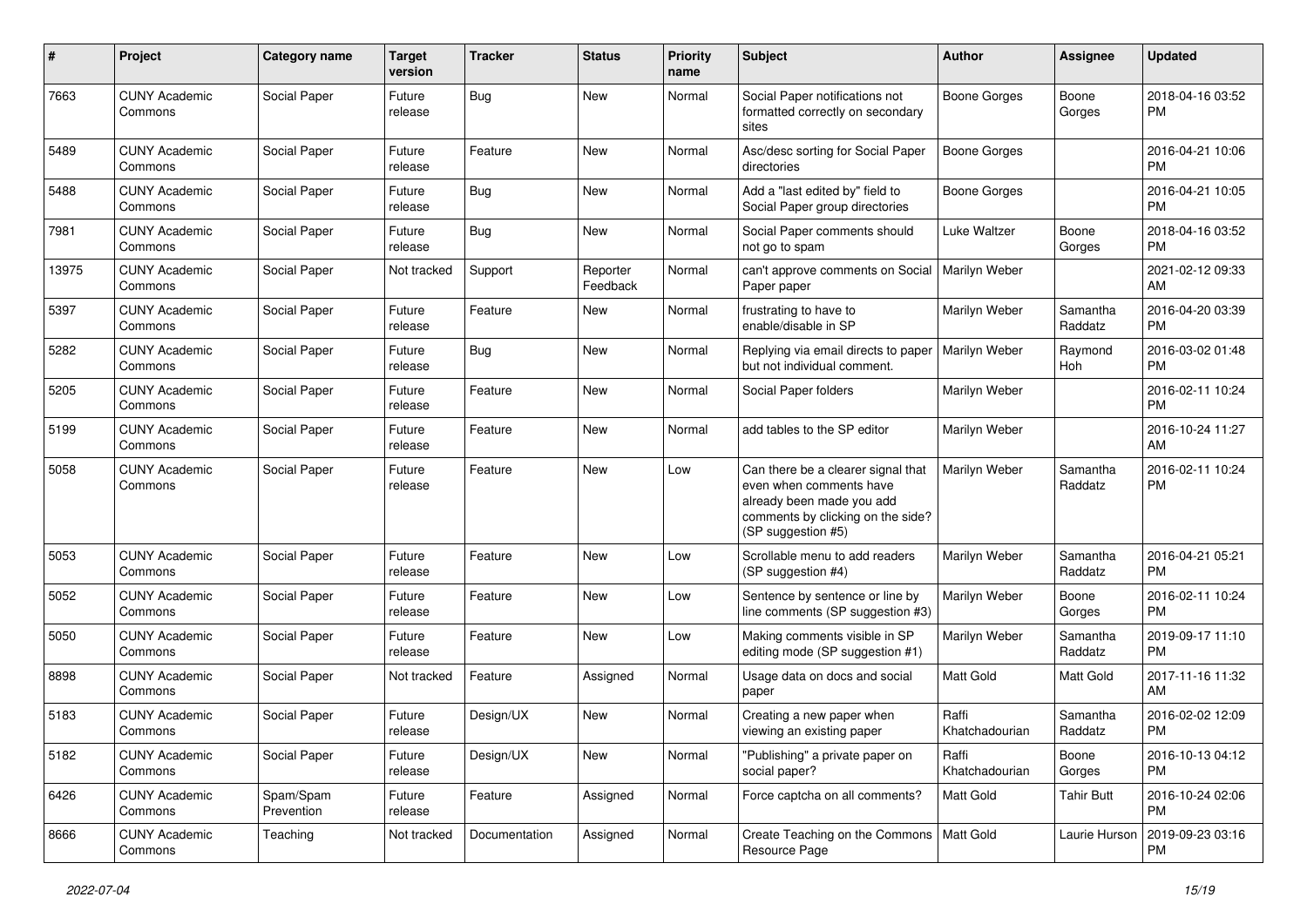| #     | <b>Project</b>                  | Category name          | <b>Target</b><br>version | <b>Tracker</b> | <b>Status</b>        | <b>Priority</b><br>name | <b>Subject</b>                                                                                               | <b>Author</b>           | Assignee            | <b>Updated</b>                |
|-------|---------------------------------|------------------------|--------------------------|----------------|----------------------|-------------------------|--------------------------------------------------------------------------------------------------------------|-------------------------|---------------------|-------------------------------|
| 3090  | <b>CUNY Academic</b><br>Commons | Twitter page           | Future<br>release        | Feature        | Assigned             | Normal                  | Prevent Retweets from showing<br>up on Commons twitter page                                                  | <b>Matt Gold</b>        | Tahir Butt          | 2016-10-24 11:31<br>AM        |
| 3473  | <b>CUNY Academic</b><br>Commons | <b>User Experience</b> | Future<br>release        | Feature        | Assigned             | Normal                  | Commons profile: Add help info<br>about "Positions" replacing "title"                                        | Keith Miyake            | Samantha<br>Raddatz | 2015-11-09 02:28<br><b>PM</b> |
| 6298  | <b>CUNY Academic</b><br>Commons | <b>User Experience</b> | Not tracked              | Design/UX      | Assigned             | Normal                  | Examine data from survey                                                                                     | <b>Matt Gold</b>        | Margaret<br>Galvan  | 2016-10-14 12:16<br><b>PM</b> |
| 5316  | <b>CUNY Academic</b><br>Commons | <b>User Experience</b> | Future<br>release        | Feature        | Assigned             | Normal                  | Prompt user email address<br>updates                                                                         | <b>Matt Gold</b>        | Stephen Real        | 2016-12-21 03:30<br><b>PM</b> |
| 4661  | <b>CUNY Academic</b><br>Commons | User Experience        | Future<br>release        | Bug            | Assigned             | Normal                  | Simplify Events text                                                                                         | <b>Matt Gold</b>        | Samantha<br>Raddatz | 2015-10-02 09:06<br><b>PM</b> |
| 4222  | <b>CUNY Academic</b><br>Commons | <b>User Experience</b> | Future<br>release        | Design/UX      | New                  | Normal                  | Add information to 'Delete<br>Account' page                                                                  | Samantha Raddatz        | scott voth          | 2015-06-26 11:35<br>AM        |
| 8675  | <b>CUNY Academic</b><br>Commons | <b>User Onboarding</b> | Future<br>release        | Bug            | Reporter<br>Feedback | Low                     | Add new User search screen calls<br>for the input of email address but<br>doesn't work with one              | Paul Hebert             | Boone<br>Gorges     | 2017-10-11 11:17<br>AM        |
| 9941  | <b>CUNY Academic</b><br>Commons | Wiki                   | Not tracked              | Support        | Assigned             | Normal                  | Wiki functionality                                                                                           | <b>Matt Gold</b>        | Boone<br>Gorges     | 2018-06-26 10:57<br>AM        |
| 14483 | <b>CUNY Academic</b><br>Commons | WordPress - Media      | Not tracked              | Bug            | Reporter<br>Feedback | Normal                  | Wordpress PDF Embed Stopped<br>Working after JITP Media Clone                                                | Patrick DeDauw          | Boone<br>Gorges     | 2021-05-20 01:51<br><b>PM</b> |
| 11449 | <b>CUNY Academic</b><br>Commons | WordPress - Media      | Not tracked              | Support        | Reporter<br>Feedback | Normal                  | Cloning Media Library for JITP<br>from Staging to Production Site                                            | Patrick DeDauw          | Boone<br>Gorges     | 2019-05-13 12:00<br><b>PM</b> |
| 11386 | <b>CUNY Academic</b><br>Commons | WordPress - Media      | Not tracked              | Support        | Reporter<br>Feedback | Normal                  | disappearing images                                                                                          | scott voth              | Boone<br>Gorges     | 2019-05-14 10:32<br>AM        |
| 4388  | <b>CUNY Academic</b><br>Commons | WordPress (misc)       | Future<br>release        | Bug            | Assigned             | Normal                  | Repeated request for<br>authentication.                                                                      | Alice.Lynn<br>McMichael | Raymond<br>Hoh      | 2015-08-11 07:35<br><b>PM</b> |
| 13835 | <b>CUNY Academic</b><br>Commons | WordPress (misc)       | Future<br>release        | Feature        | <b>New</b>           | Normal                  | Allow OneSearch widget to have<br>'CUNY' as campus                                                           | Boone Gorges            | Boone<br>Gorges     | 2021-11-19 12:39<br><b>PM</b> |
| 11024 | <b>CUNY Academic</b><br>Commons | WordPress (misc)       | Future<br>release        | Bug            | <b>New</b>           | Normal                  | Subsites should not show "you<br>should update your .htaccess<br>now" notice after permalink setting<br>save | Boone Gorges            |                     | 2019-01-28 01:35<br><b>PM</b> |
| 10380 | <b>CUNY Academic</b><br>Commons | WordPress (misc)       | Future<br>release        | Feature        | In Progress          | Normal                  | Remove blacklisted plugins                                                                                   | Boone Gorges            |                     | 2022-04-26 12:00<br><b>PM</b> |
| 6332  | <b>CUNY Academic</b><br>Commons | WordPress (misc)       | Future<br>release        | Feature        | New                  | Normal                  | Allow uploaded files to be marked<br>as private in an ad hoc way                                             | <b>Boone Gorges</b>     |                     | 2016-10-17 11:41<br><b>PM</b> |
| 1508  | <b>CUNY Academic</b><br>Commons | WordPress (misc)       | Future<br>release        | Feature        | Assigned             | Normal                  | Share login cookies across<br>mapped domains                                                                 | Boone Gorges            | Boone<br>Gorges     | 2012-07-02 12:12<br><b>PM</b> |
| 6755  | <b>CUNY Academic</b><br>Commons | WordPress (misc)       | Future<br>release        | Bug            | <b>New</b>           | Normal                  | Cannot Deactivate Plugin                                                                                     | Laura Kane              |                     | 2016-11-16 01:12<br><b>PM</b> |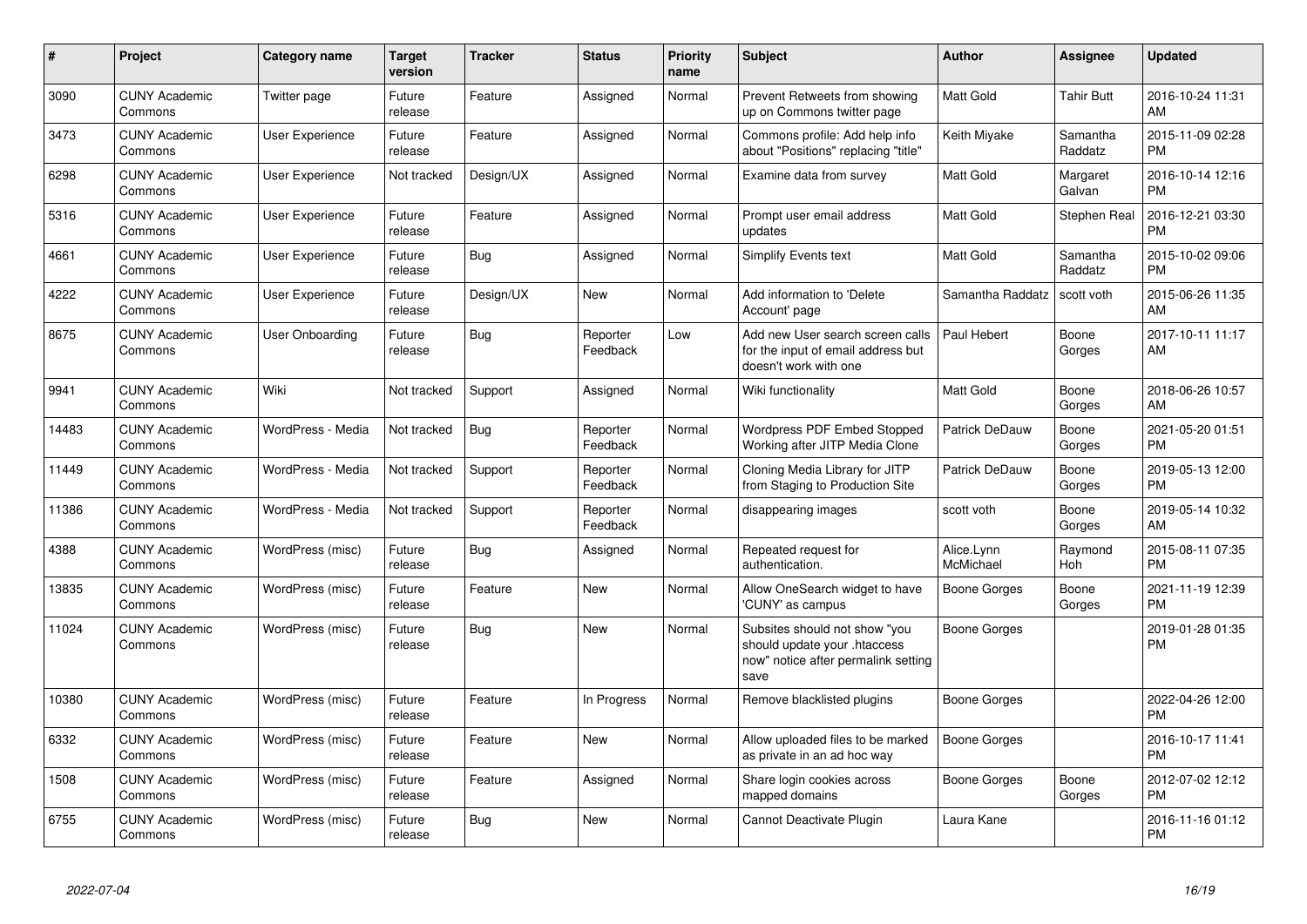| $\#$  | Project                         | <b>Category name</b>     | <b>Target</b><br>version | <b>Tracker</b> | <b>Status</b>        | Priority<br>name | <b>Subject</b>                                                                                   | <b>Author</b>    | <b>Assignee</b>     | <b>Updated</b>                |
|-------|---------------------------------|--------------------------|--------------------------|----------------|----------------------|------------------|--------------------------------------------------------------------------------------------------|------------------|---------------------|-------------------------------|
| 11843 | <b>CUNY Academic</b><br>Commons | WordPress (misc)         | Future<br>release        | Design/UX      | New                  | Normal           | Tweaking the Gutenberg Editor<br>Interface                                                       | Laurie Hurson    |                     | 2022-04-26 12:00<br><b>PM</b> |
| 2175  | <b>CUNY Academic</b><br>Commons | WordPress (misc)         | Not tracked              | Support        | Assigned             | Normal           | Subscibe 2 vs. Jetpack<br>subscription options                                                   | local admin      | Matt Gold           | 2016-01-26 04:58<br><b>PM</b> |
| 14074 | <b>CUNY Academic</b><br>Commons | WordPress (misc)         | Not tracked              | Support        | Reporter<br>Feedback | Normal           | page password protection problem                                                                 | Marilyn Weber    |                     | 2021-03-02 11:03<br>AM        |
| 10040 | <b>CUNY Academic</b><br>Commons | WordPress (misc)         | Not tracked              | Bug            | Reporter<br>Feedback | Normal           | User doesn't see full list of themes                                                             | <b>Matt Gold</b> | Boone<br>Gorges     | 2018-07-25 10:12<br>AM        |
| 3759  | <b>CUNY Academic</b><br>Commons | WordPress (misc)         | Future<br>release        | Feature        | Assigned             | Normal           | Review Interface for Adding Users<br>to Blogs                                                    | <b>Matt Gold</b> | Boone<br>Gorges     | 2015-03-24 05:52<br><b>PM</b> |
| 3657  | <b>CUNY Academic</b><br>Commons | WordPress (misc)         | Not tracked              | Feature        | New                  | Normal           | Create alert for GC email<br>addresses                                                           | <b>Matt Gold</b> | Matt Gold           | 2016-04-14 11:29<br><b>PM</b> |
| 1105  | <b>CUNY Academic</b><br>Commons | WordPress (misc)         | Future<br>release        | Feature        | Assigned             | Normal           | Rephrase Blog Privacy Options                                                                    | <b>Matt Gold</b> | Samantha<br>Raddatz | 2015-11-09 06:19<br><b>PM</b> |
| 636   | <b>CUNY Academic</b><br>Commons | WordPress (misc)         | Not tracked              | Support        | Assigned             | Normal           | Create Lynda.com-like Table of<br><b>Contents for Prospective Tutorial</b><br><b>Screencasts</b> | <b>Matt Gold</b> | scott voth          | 2016-02-23 03:12<br><b>PM</b> |
| 365   | <b>CUNY Academic</b><br>Commons | WordPress (misc)         | Future<br>release        | Feature        | Assigned             | Normal           | <b>Create Mouseover Tooltips</b><br>throughout Site                                              | <b>Matt Gold</b> | Chris Stein         | 2015-11-09 06:18<br><b>PM</b> |
| 287   | <b>CUNY Academic</b><br>Commons | WordPress (misc)         | Future<br>release        | Feature        | Assigned             | Normal           | Create troubleshooting tool for<br>account sign-up                                               | <b>Matt Gold</b> | Boone<br>Gorges     | 2015-11-09 06:17<br><b>PM</b> |
| 2167  | <b>CUNY Academic</b><br>Commons | WordPress (misc)         | Future<br>release        | Bug            | Assigned             | Normal           | <b>CAC-Livestream Plugin Issues</b>                                                              | Michael Smith    | Dominic<br>Giglio   | 2015-01-02 03:06<br><b>PM</b> |
| 9346  | <b>CUNY Academic</b><br>Commons | WordPress (misc)         | Not tracked              | <b>Bug</b>     | New                  | Normal           | Clone cetls.bmcc.cuny.edu for<br>development                                                     | Owen Roberts     | Raymond<br>Hoh      | 2018-03-06 05:35<br><b>PM</b> |
| 16255 | <b>CUNY Academic</b><br>Commons | WordPress (misc)         |                          | Bug            | <b>New</b>           | Normal           | Need to define 'MULTISITE'<br>constant in wp-config.php                                          | Raymond Hoh      |                     | 2022-06-19 09:31<br>AM        |
| 14983 | <b>CUNY Academic</b><br>Commons | WordPress (misc)         | Not tracked              | Support        | Reporter<br>Feedback | Normal           | "Read More" tag not working                                                                      | Rebecca Krisel   | Raymond<br>Hoh      | 2021-11-23 01:17<br><b>PM</b> |
| 16245 | <b>CUNY Academic</b><br>Commons | WordPress (misc)         |                          | Bug            | Reporter<br>Feedback | Normal           | Save Button missing on<br>WordPress Profile page                                                 | scott voth       | Raymond<br>Hoh      | 2022-06-16 03:09<br><b>PM</b> |
| 15767 | <b>CUNY Academic</b><br>Commons | WordPress (misc)         |                          | Support        | <b>New</b>           | Normal           | Site loading slowly                                                                              | scott voth       | Boone<br>Gorges     | 2022-04-04 08:56<br><b>PM</b> |
| 14113 | <b>CUNY Academic</b><br>Commons | WordPress (misc)         | Future<br>release        | Bug            | Hold                 | Normal           | Block Editor Not Working on this<br>page - Json error                                            | scott voth       | Boone<br>Gorges     | 2021-03-05 11:01<br>AM        |
| 11624 | <b>CUNY Academic</b><br>Commons | WordPress (misc)         | Not tracked              | Support        | New                  | Normal           | Change pages into posts or swap<br>database for a Commons site?                                  | Stephen Klein    | Raymond<br>Hoh      | 2019-07-09 11:04<br>AM        |
| 14987 | <b>CUNY Academic</b><br>Commons | <b>WordPress Plugins</b> | Future<br>release        | <b>Bug</b>     | <b>New</b>           | Normal           | Elementor update causes<br>database freeze-up                                                    | Boone Gorges     | Boone<br>Gorges     | 2021-11-29 12:02<br><b>PM</b> |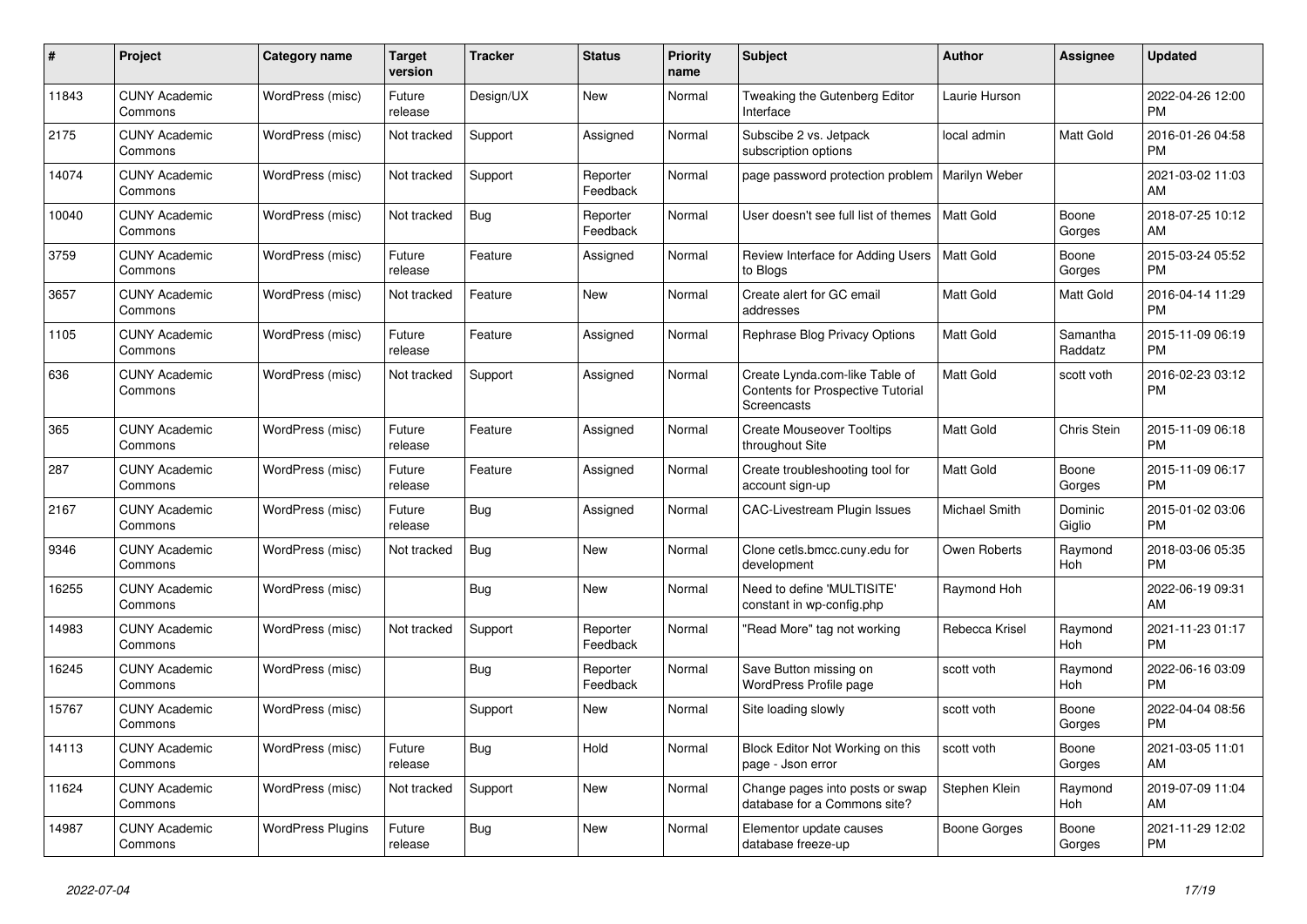| #     | Project                         | <b>Category name</b>     | <b>Target</b><br>version | <b>Tracker</b> | <b>Status</b>        | Priority<br>name | <b>Subject</b>                                              | <b>Author</b>           | <b>Assignee</b>   | <b>Updated</b>                |
|-------|---------------------------------|--------------------------|--------------------------|----------------|----------------------|------------------|-------------------------------------------------------------|-------------------------|-------------------|-------------------------------|
| 9926  | <b>CUNY Academic</b><br>Commons | <b>WordPress Plugins</b> | Future<br>release        | Bug            | <b>New</b>           | Normal           | twitter-mentions-as-comments<br>cron jobs can run long      | Boone Gorges            | Boone<br>Gorges   | 2018-10-24 12:34<br><b>PM</b> |
| 11649 | <b>CUNY Academic</b><br>Commons | <b>WordPress Plugins</b> | 2.0.3                    | <b>Bug</b>     | In Progress          | Normal           | CC license displayed on every<br>page                       | Gina Cherry             | Raymond<br>Hoh    | 2022-06-29 11:32<br>AM        |
| 11545 | <b>CUNY Academic</b><br>Commons | <b>WordPress Plugins</b> | Not tracked              | Support        | <b>New</b>           | Normal           | Twitter searches in WordPress                               | Gina Cherry             | Matt Gold         | 2019-09-23 01:03<br><b>PM</b> |
| 12121 | <b>CUNY Academic</b><br>Commons | <b>WordPress Plugins</b> | 2.0.3                    | Feature        | Reporter<br>Feedback | Normal           | Embedding H5P Iframes on<br><b>Commons Site</b>             | Laurie Hurson           | Boone<br>Gorges   | 2022-06-29 11:32<br>AM        |
| 11415 | <b>CUNY Academic</b><br>Commons | <b>WordPress Plugins</b> | Not tracked              | <b>Bug</b>     | Reporter<br>Feedback | Normal           | Blog Subscriptions in Jetpack                               | Laurie Hurson           |                   | 2019-05-14 10:34<br>AM        |
| 9289  | <b>CUNY Academic</b><br>Commons | <b>WordPress Plugins</b> | Future<br>release        | Bug            | Reporter<br>Feedback | Normal           | Email Users Plugin                                          | Laurie Hurson           | Boone<br>Gorges   | 2018-10-24 12:34<br><b>PM</b> |
| 9211  | <b>CUNY Academic</b><br>Commons | <b>WordPress Plugins</b> | Future<br>release        | Support        | Reporter<br>Feedback | Normal           | Auto-Role Setting in Forum Plugin<br>Causing Some Confusion | Luke Waltzer            | Boone<br>Gorges   | 2018-03-13 11:44<br>AM        |
| 6356  | <b>CUNY Academic</b><br>Commons | <b>WordPress Plugins</b> | Future<br>release        | Bug            | Reporter<br>Feedback | Low              | Should Subscribe2 be<br>deprecated?                         | Luke Waltzer            |                   | 2017-03-20 12:20<br><b>PM</b> |
| 8078  | <b>CUNY Academic</b><br>Commons | <b>WordPress Plugins</b> | Future<br>release        | System Upgrade | Assigned             | Normal           | <b>CommentPress Updates</b>                                 | Margaret Galvan         | Christian<br>Wach | 2017-05-08 03:49<br><b>PM</b> |
| 12741 | <b>CUNY Academic</b><br>Commons | <b>WordPress Plugins</b> | Not tracked              | Support        | Reporter<br>Feedback | Normal           | <b>Tableau Public Viz Block</b>                             | Marilyn Weber           | Raymond<br>Hoh    | 2020-05-12 11:00<br>AM        |
| 11120 | <b>CUNY Academic</b><br>Commons | <b>WordPress Plugins</b> | Not tracked              | Bug            | Reporter<br>Feedback | Normal           | Events Manager Events Not<br>Showing Up                     | Mark Webb               |                   | 2019-02-27 04:10<br><b>PM</b> |
| 9947  | <b>CUNY Academic</b><br>Commons | <b>WordPress Plugins</b> | Future<br>release        | Feature        | Reporter<br>Feedback | Normal           | Install H5P quiz plugin                                     | Matt Gold               | Boone<br>Gorges   | 2018-09-11 11:01<br>AM        |
| 2223  | <b>CUNY Academic</b><br>Commons | <b>WordPress Plugins</b> | Future<br>release        | Feature        | Assigned             | Low              | Add Participad to the CUNY<br><b>Academic Commons</b>       | Matt Gold               | Boone<br>Gorges   | 2014-09-17 10:03<br><b>PM</b> |
| 1562  | <b>CUNY Academic</b><br>Commons | <b>WordPress Plugins</b> | Future<br>release        | Feature        | Assigned             | Low              | Play with NYT Collaborative<br>Authoring Tool               | Matt Gold               | Boone<br>Gorges   | 2015-01-05 08:47<br><b>PM</b> |
| 658   | <b>CUNY Academic</b><br>Commons | <b>WordPress Plugins</b> | Future<br>release        | Feature        | Assigned             | Normal           | Rebulid Sitewide Tag Suggestion                             | <b>Matt Gold</b>        | Boone<br>Gorges   | 2015-01-05 08:47<br><b>PM</b> |
| 497   | <b>CUNY Academic</b><br>Commons | <b>WordPress Plugins</b> | Future<br>release        | Feature        | Assigned             | Normal           | Drag and Drop Ordering on<br>Gallery Post Plugin            | <b>Matt Gold</b>        | Ron Rennick       | 2015-11-09 06:18<br><b>PM</b> |
| 364   | <b>CUNY Academic</b><br>Commons | <b>WordPress Plugins</b> | Future<br>release        | Feature        | New                  | Normal           | <b>Bulletin Board</b>                                       | <b>Matt Gold</b>        |                   | 2015-01-05 08:50<br><b>PM</b> |
| 16314 | <b>CUNY Academic</b><br>Commons | <b>WordPress Plugins</b> |                          | Feature        | New                  | Normal           | Install Multicollab plug-in?                                | Raffi<br>Khatchadourian |                   | 2022-06-29 03:44<br><b>PM</b> |
| 15516 | <b>CUNY Academic</b><br>Commons | <b>WordPress Plugins</b> |                          | <b>Bug</b>     | Reporter<br>Feedback | Normal           | Can't publish or save draft of post<br>on wordpress.com     | Raffi<br>Khatchadourian | Raymond<br>Hoh    | 2022-03-02 05:52<br><b>PM</b> |